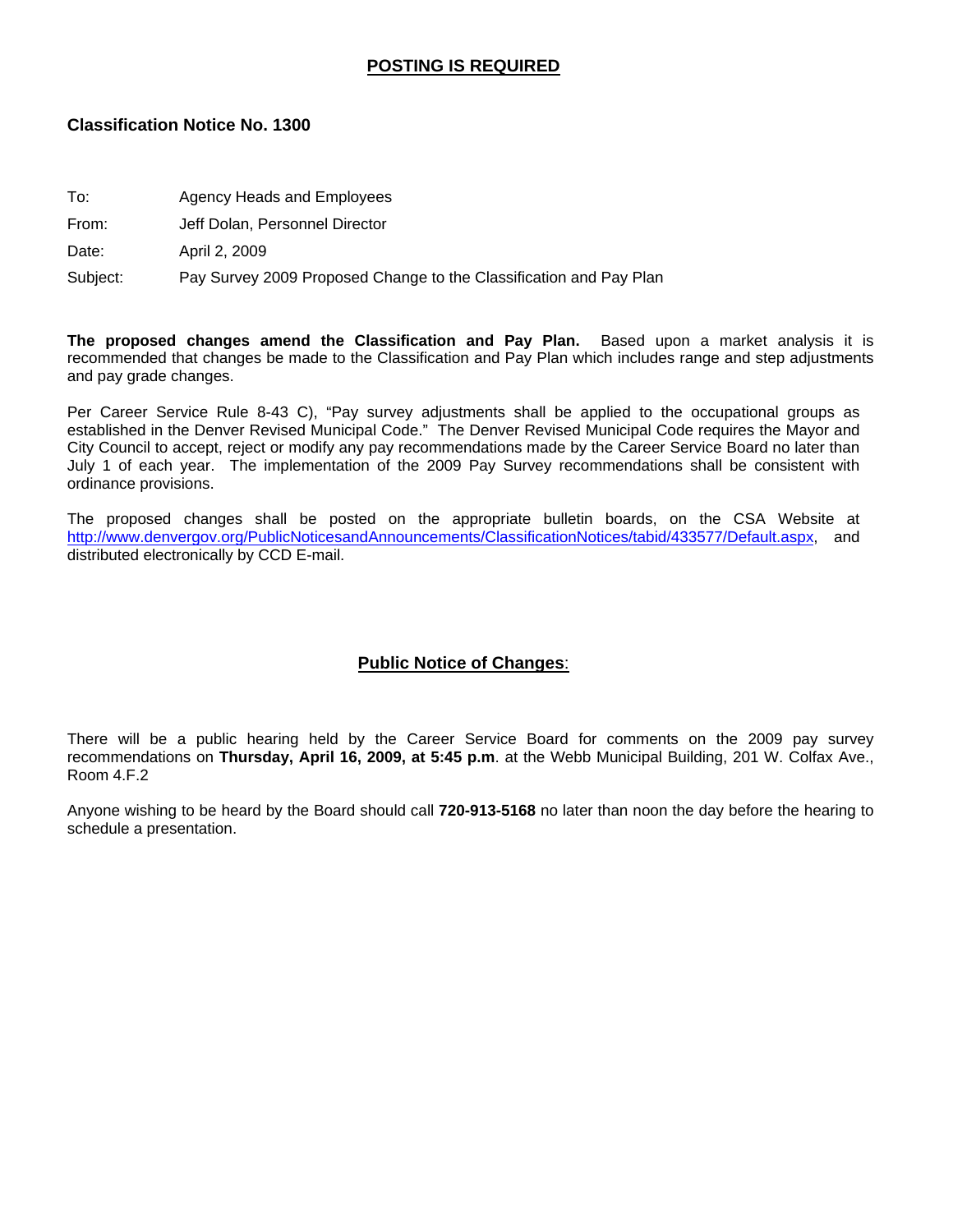# **2009 Pay Survey Market Adjustments**

Career Service Authority (CSA) has completed its annual market study of prevailing wages in the Denver metropolitan area. The City Charter and the Denver Revised Municipal Code (DRMC) require the survey to be completed with the findings and recommendations provided to the Career Service Board, the Mayor and City Council.

The annual pay survey analysis ensures that the city's pay ranges are competitive with comparable jobs in both the Denver metropolitan area and the national markets. When the market data indicates the City's pay for an occupational group has fallen behind the market, CSA recommends a structure increase for the occupational group. If the City's rates are above the market, CSA recommends no change.

Individual classifications may also be adjusted or "bumped" to a higher pay grade based on the results of the market analysis. The classification must be 10% - 15% behind the market to be considered for a bump.

The occupational group adjustments are not designed to deliver a pay increase with one exception, when an employee's pay falls below step one of the adjusted pay range, the employee will move to the new step one, which will result in an increase.

A pay increase is granted when a classification is "bumped" to a higher pay grade as a result of a pay survey adjustment. The pay increase is equal to approximately 4.55% for each pay grade bump upwards.

In previous years, pay grade bumps have become effective July  $1<sup>st</sup>$  – the same date as the pay structure changes. Historically, concerns have been raised about this approach and implementation schedule because it makes it difficult for agencies to absorb the costs of the pay increases as those increases were not developed as part of the current year's budget.

The pay increases tied to the bumps are much more volatile and unpredictable than the pay structure adjustments, with the costs of the pay bumps having ranged from \$550,000 to \$2 million over the last few years. For this reason, the City will align the pay grade bumps with the City's budget process and change the

|          | <b>Occupational Group</b>                               | <b>Market</b><br>Change |                | <b>Step Increase</b><br>(Percentage<br>Increase) |
|----------|---------------------------------------------------------|-------------------------|----------------|--------------------------------------------------|
| A        | Professional                                            | 0.00%                   | 0              | (0%)                                             |
| С        | Clerical                                                | $0.00\%$                | 0              | (0%)                                             |
| D        | <b>Doctors</b>                                          | 0.00%                   | $\overline{0}$ | (0%)                                             |
| Е        | <b>Engineering &amp; Science</b>                        | $0.00\%$                | 0              | (0%)                                             |
| G        | Art, Design, Media, Recreation, &<br>Entertainment      | 0.00%                   | 0              | (0%)                                             |
| н        | <b>Health Technical &amp; Related</b><br>Support        | 0.00%                   | $\overline{0}$ | (0%)                                             |
| I        | Information Technology                                  | $0.00\%$                | 0              | $(0\%)$                                          |
| J        | Labor                                                   | $0.00\%$                | 0              | (0%)                                             |
| L        | Legal                                                   | 3.01%                   | 1              | (2.25%)                                          |
| N        | Enforcement, Compliance, &<br><b>Protective Service</b> | $0.00\%$                | 0              | (0%)                                             |
| $\Omega$ | <b>Health Professional</b>                              | 0.00%                   | $\overline{0}$ | (0%)                                             |
| S        | <b>General Support Services</b>                         | 2.40%                   | 1              | (2.25%)                                          |
| т        | Trades                                                  | $0.00\%$                | 0              | (0%)                                             |
| $\vee$   | <b>Fiscal</b>                                           | 2.29%                   | 1              | (2.25%)                                          |

effective date for these pay increases to January  $1<sup>st</sup>$  in the year following the recommendation.

With this proposed change, the structure changes recommended with this year's annual pay survey would still become effective July 1, 2009. However, the implementation date of any pay grade bumps associated with this year's pay survey would be January 1, 2010. This change allows the City to incorporate costs associated with the pay grade bumps into departmental budgets for the coming year.

A better prediction of our City's budget and costs is always important; it is critical in tight budget times such as these, and it will help the City avoid more extreme budgetbalancing measures.

The box to the left lists the 2009 occupational groups, the market survey findings and the proposed step changes for the pay ranges in each occupational group. Three occupational groups will receive a one step adjustment and eleven will not be adjusted.

City employees will have the opportunity to comment on the findings at a public hearing before the Career Service Board on April 16, 2009 at 5:45 p.m.

If you have any questions about the 2009 Pay Survey results or want to schedule a briefing by the CSA staff, you can contact Blair Malloy at 720- 913-5631 or Roberta Monaco at 720- 913-5629.

# **Pay Increases**

Pay increases are provided based upon the employee's individual performance as assessed through the Performance Enhancement Plan (PEP). In 2009, merit pay increases shall be limited to 2.25%. Eligible employees shall receive the increase on their merit increase date based on CSA Rule 13-61.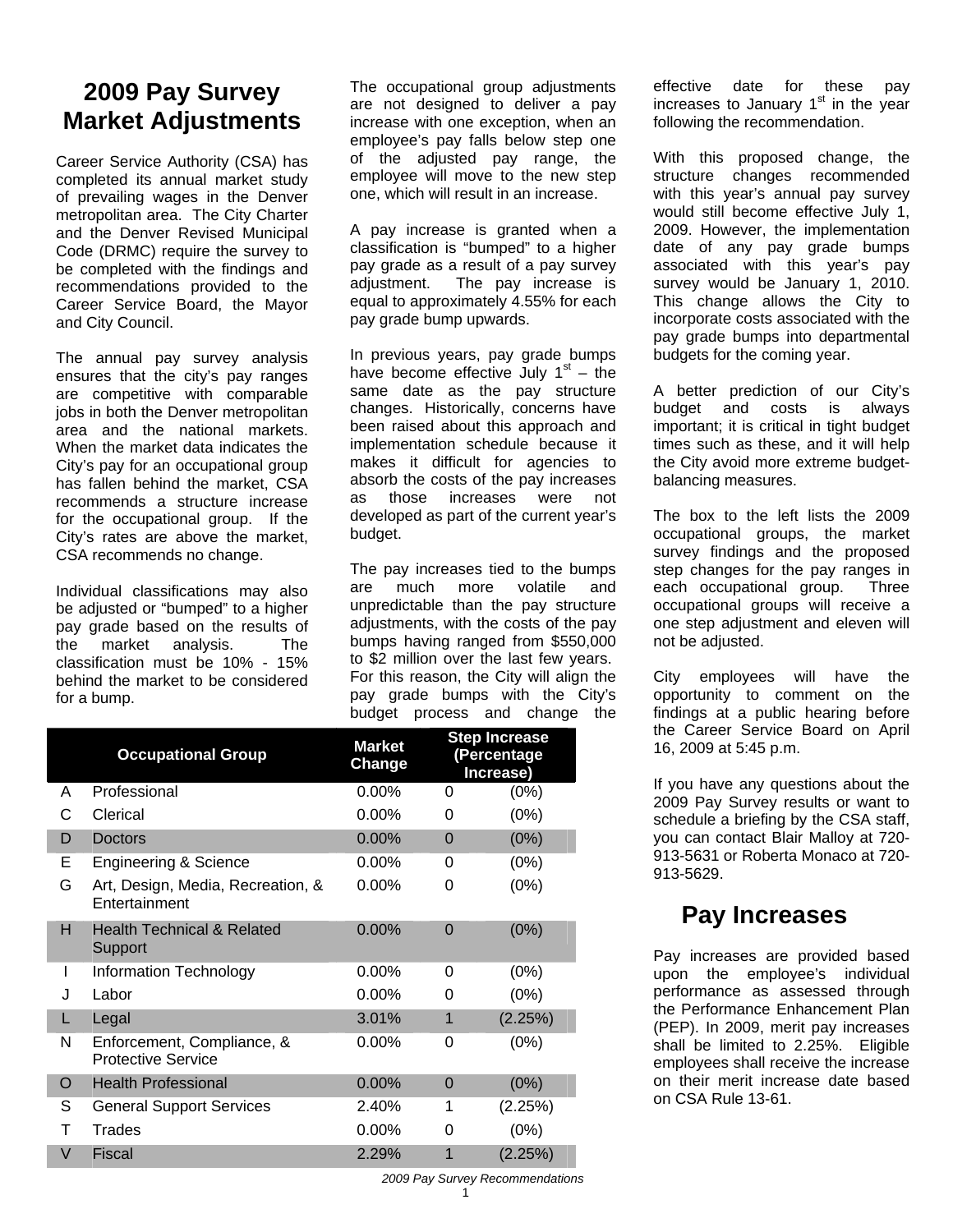| Classifications Recommended for a Fay Grade Dump     |             |           |
|------------------------------------------------------|-------------|-----------|
| <b>Classification</b>                                | <u>From</u> | <u>To</u> |
| <b>Health Technical &amp; Related Support</b>        |             |           |
| <b>Addictions Counselor Level II</b>                 | 613-H       | 614-H     |
| <b>Addictions Counselor Level III</b>                | 615-H       | 617-H     |
| Anesthesia Technical Services Supervisor             | 808-H       | 810-H     |
| Cardiopulmonary Technologist                         | 623-H       | 624-H     |
| Cast Technician                                      | 609-H       | $611-H$   |
| <b>Clinical Care Technician</b>                      | 609-H       | $611-H$   |
| <b>Critical Care Respiratory Specialist</b>          | 808-H       | 810-H     |
| <b>Critical Care Respiratory Supervisor</b>          | 809-H       | 811-H     |
| Diagnostic Imaging Supervisor                        | 810-H       | 812-H     |
| Diagnostic Imaging Technologist                      | 619-H       | 623-H     |
| <b>Imaging Operations Supervisor</b>                 | 811-H       | 813-H     |
| <b>Lead Addictions Counselor</b>                     | 617-H       | 619-H     |
| <b>Licensed Practical Nurse</b>                      | 615-H       | 616-H     |
| Mammography Technologist                             | 624-H       | 625-H     |
| Mammography Technologist Supervisor                  | 627-H       | 628-H     |
| <b>Medical Imaging Manager</b>                       | 814-H       | 817-H     |
| <b>Medical Office Assistant</b>                      | $611-H$     | 612-H     |
| Nuclear Medicine Technologist                        | 625-H       | 628-H     |
| Nuclear Medicine Technologist Supervisor             | 813-H       | 816-H     |
| Psychiatric Technician                               | 609-H       | $611-H$   |
| Senior Plus Case Coordinator                         | 614-H       | 615-H     |
| Senior Respiratory Therapist                         | 620-H       | 622-H     |
| Senior Special Procedures Technologist               | 624-H       | 625-H     |
| Special Procedures Technologist                      | 623-H       | 624-H     |
| <b>Surgical Critical Care Specialist</b>             | 813-H       | 815-H     |
| Veterinary Technician                                | $611-H$     | 612-H     |
| Zoo Veterinary Technician                            | 617-H       | 618-H     |
| <b>Health Professional</b>                           |             |           |
| <b>Lead Pharmacist</b>                               | 818-O       | 819-O     |
| Nurse Midwife                                        |             |           |
|                                                      | 815-O       | 816-O     |
| <b>Nursing Operations Manager</b>                    | 817-O       | 818-O     |
| Pharmacist                                           | 817-O       | 818-O     |
| Speech Therapist                                     | 808-O       | 809-O     |
| <b>General Support Services</b>                      |             |           |
| 911 Lead Operator                                    | 615-S       | 617-S     |
| 911 Operator                                         | 614-S       | 616-S     |
| <b>Aviation Customer Service Agent</b>               | 612-S       | 613-S     |
| <b>Aviation Emergency Dispatcher</b>                 | 614-S       | 616-S     |
| <b>Aviation Operations Representative</b>            | 614-S       | 616-S     |
| <b>Aviation Operations Representative Supervisor</b> | 806-S       | 808-S     |
| <b>Aviation Passenger Service Section Supervisor</b> | 808-S       | 809-S     |
| <b>Hotline Operator</b>                              | 611-S       | 613-S     |
| Paramedic Dispatch Supervisor                        | 622-S       | 624-S     |
| Paramedic Dispatcher                                 | 619-S       | 621-S     |
| Police Dispatcher                                    | 619-S       | 621-S     |
| Police Lead Dispatcher                               | 620-S       | 622-S     |

### **Classifications Recommended for a Pay Grade Bump**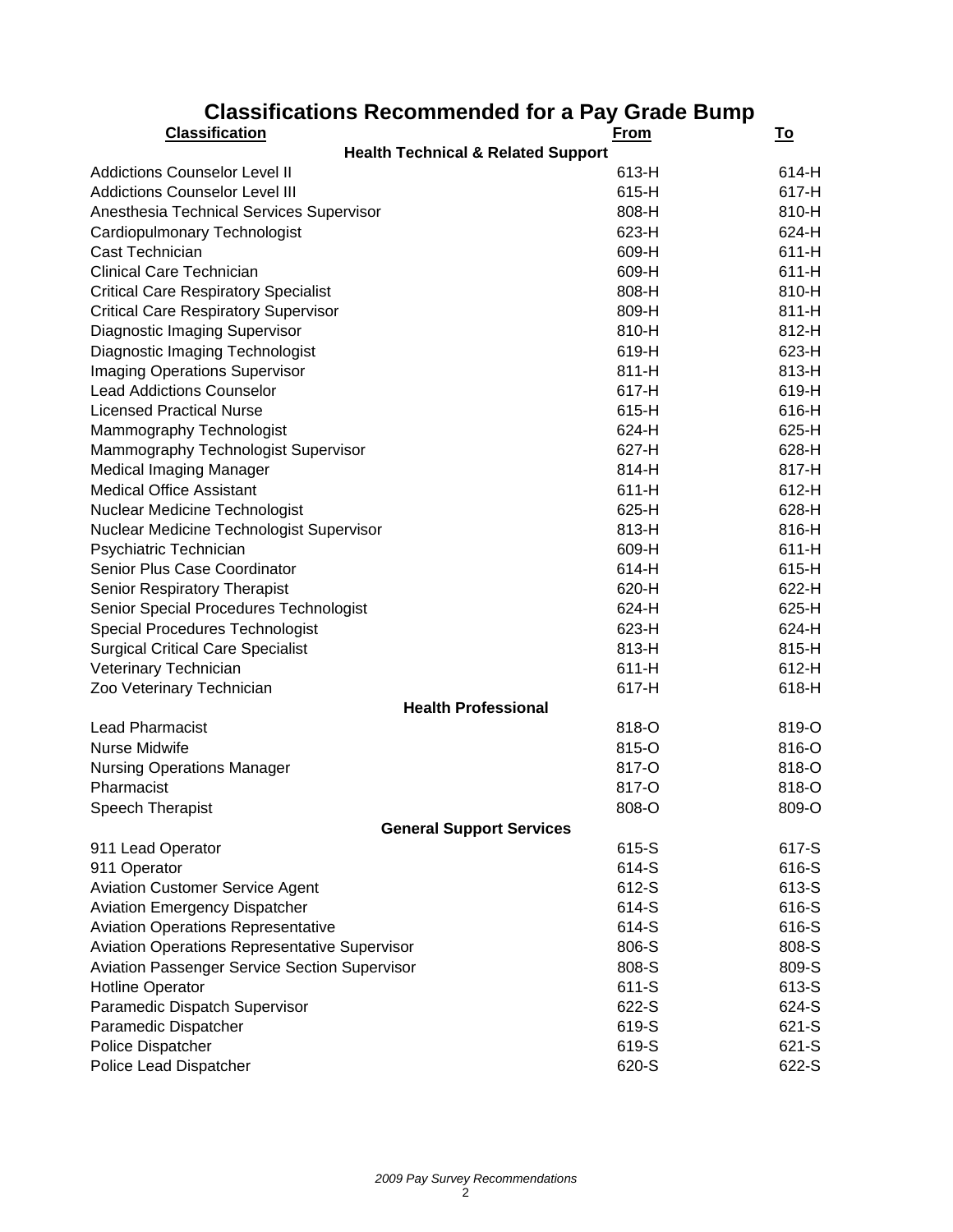### **Steps to Determine Occupational Group and Salary**

There are four simple steps to determine your classification title, occupational group and salary. Salaries can be found in the pay grades in each occupational group's table.

**Step One**: Locate your classification title in the alphabetical listing on pages 3 through 11. If you are unsure of your classification title, you can find it on the upper portion of your pay check stub.

**Step Two:** Find the pay grade assigned to your classification, which is composed of three numbers and one letter. The letter indicates the occupational group and the numbers represent the pay<br>grade within the specified within the specified occupational group.

**Step Three: Proceed to the tables** on pages 13 through 16 to locate the pay table that corresponds with your occupational group.

**Step Four:** Locate the pay grade within the table. Your salary will be the step that matches or most closely matches your current salary without losing money.

| <b>Classification</b>                        | Pay<br>Grade | <b>Classification</b>                              | Pay<br>Grade |
|----------------------------------------------|--------------|----------------------------------------------------|--------------|
| 3-1-1 Customer Service Agent                 | 613-S        | <b>Advanced Registered Nurse</b>                   | 812-O        |
| 3-1-1 Customer Service Operations Supervisor | 807-S        | Advanced Technical Physician                       | 827-D        |
| 3-1-1 Customer Service Specialist            | 614-S        | <b>Agency Controller</b>                           | 814-V        |
| 3-1-1 Lead Customer Service Agent            | 614-S        | Agency Human Resources Director                    | 813-A        |
| 3-1-1 Operations Support Assistant           | 612-C        | Agency Support Technician                          | 613-A        |
| 3-1-1 Operations Support Trainer/Analyst     | 805-A        | <b>Agency Trainer</b>                              | 807-A        |
| 911 Lead Operator                            | 615-S        | <b>Agency Training Supervisor</b>                  | 809-A        |
| 911 Operator                                 | 614-S        | Americans with Disabilities Act Compliance Officer | 809-A        |
| <b>Accounting Assistant I</b>                | 612-V        | Anesthesia Technical Services Supervisor           | 808-H        |
| <b>Accounting Assistant II</b>               | 613-V        | Anesthesia Technician                              | 610-H        |
| <b>Accounting Manager</b>                    | 812-V        | Animal Care Attendant                              | 608-S        |
| <b>Accounting Supervisor</b>                 | $811 - V$    | Animal Care Supervisor                             | 610-S        |
| Accounting Technician                        | 613-V        | Animal Control Investigation Supervisor            | 806-N        |
| Addictions Counselor, Level II               | 613-H        | Animal Control Investigator                        | 613-N        |
| Addictions Counselor, Level III              | 615-H        | Appellate Legal Research Assistant                 | 625-L        |
| Administrative Assistant                     | 803-A        | Appraisal Data Collector                           | 608-V        |
| Administrative Assistant to the Mayor        | 812-A        | <b>Aquatics Coordinator</b>                        | 616-G        |
| Administrative Officer                       | 814-A        | Arboreal Inspector                                 | 619-N        |
| Administrative Support Assistant I           | 605-C        | Arborist                                           | 809-N        |
| Administrative Support Assistant II          | 608-C        | Architect                                          | 813-E        |
| Administrative Support Assistant III         | 610-C        | Art Museum Marketing and Public Relations          | 805-A        |
| Administrative Support Assistant IV          | 613-C        | Representative                                     |              |
| Administrative Support Assistant V           | 614-C        | <b>Asphalt Plant Operator</b>                      | $616-J$      |
| Administrator I                              | 810-A        | Assessment Information Technician                  | 612-V        |
| Administrator I                              | $815-I$      | <b>Assistant Aviation Operations Manager</b>       | 619-A        |
| Administrator I                              | 811-V        | Assistant City Attorney - Associate                | 814-L        |
| Administrator II                             | 812-A        | Assistant City Attorney - Division Director        | 822-L        |
| Administrator II                             | 817-l        | Assistant City Attorney - Entry                    | $811-L$      |
| Administrator II                             | $813-V$      | Assistant City Attorney - Section Supervisor       | 821-L        |
| Administrator III                            | 814-A        | Assistant City Attorney - Senior                   | 818-L        |
| Administrator III                            | 819-l        | <b>Assistant City Attorney - Specialist</b>        | 820-L        |
| Administrator III                            | 815-V        | Assistant Director of Excise and Licenses          | 809-A        |
| Advanced Clinic Technician                   | 618-H        | Assistant Director of Museum Security and Safety   | 612-N        |
| Advanced Lifeguard                           | 601-G        | <b>Assistant Director of Parks</b>                 | 812-A        |
| Advanced Physician                           | 824-D        | Assistant Director of Pharmacy                     | 820-O        |
| Advanced Poison Information Specialist       | 812-O        | <b>Assistant Golf Professional</b>                 | 803-G        |
|                                              |              | Assistant Manager of Entertainment and Sports      | 808-A        |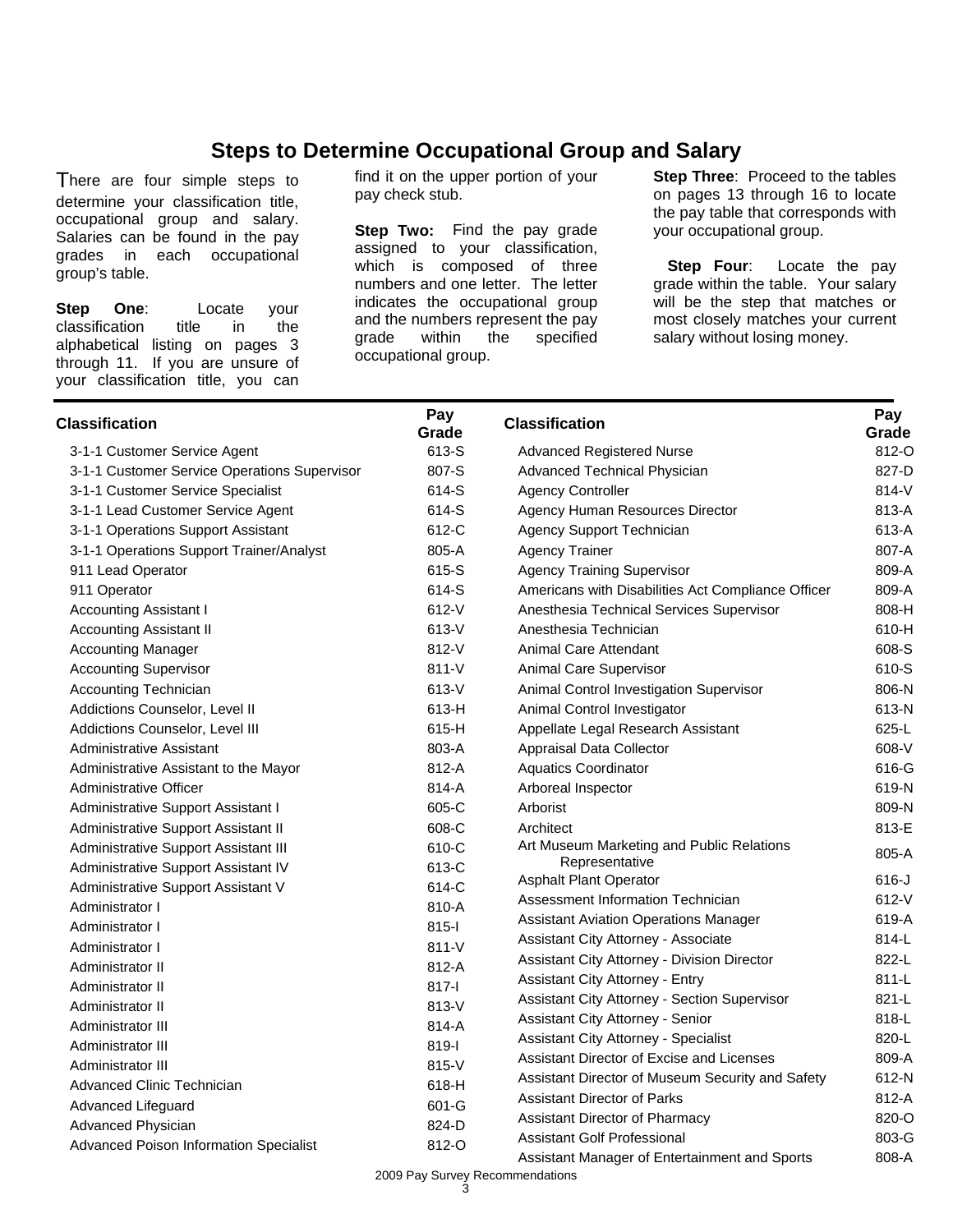| <b>Classification</b>                                    | Pay<br>Grade | <b>Classification</b>                         | Pay<br>Grade |
|----------------------------------------------------------|--------------|-----------------------------------------------|--------------|
| <b>Facilities</b>                                        |              | <b>Booking Specialist</b>                     | 809-G        |
| Associate Administrator                                  | 810-A        | <b>Branch Manager</b>                         | 807-A        |
| Associate Agency Budget Analyst                          | 806-V        | <b>Budget and Management Supervisor</b>       | 812-V        |
| Associate Buyer                                          | 806-A        | <b>Business Development Associate</b>         | 806-A        |
| Associate City Inspector                                 | 617-N        | <b>Business Development Associate I</b>       | 614-A        |
| Associate City Planner                                   | 808-E        | <b>Business Development Associate II</b>      | 806-A        |
| Associate Development Project Coordinator                | 808-E        | <b>Business Development Representative I</b>  | 808-A        |
| Associate Director of Physician Services                 | 828-D        | <b>Business Development Representative II</b> | 810-A        |
| Associate Director of Technical Physician Services       | 831-D        | <b>Business Development Supervisor</b>        | 808-A        |
| Associate Enterprise Resource Planning Developer         | $812-I$      | <b>Business License Inspector</b>             | 615-N        |
| Associate Enterprise Resource Planning Systems           | $812-I$      | <b>Buyer Supervisor</b>                       | 811-A        |
| Analyst                                                  |              | <b>Cable Television Analyst</b>               | 807-A        |
| Associate Financial Management Analyst                   | 807-V        | Cardiac Sonographer                           | 625-H        |
| Associate Heavy Equipment Mechanic                       | 617-T        | Cardiopulmonary Technologist                  | 623-H        |
| Associate Human Resources Professional                   | 807-A        | Cardiovascular Technologist                   | 623-H        |
| Associate Information Technology Developer               | $811-I$      | Carpenter                                     | 616-T        |
| Associate Information Technology System<br>Administrator | $811 -$      | Case Management Coordinator I                 | 615-H        |
| Associate Information Technology Systems Analyst         | $811-I$      | Case Management Coordinator II                | 616-H        |
| Associate Information Technology Technician              | $617-I$      | Case Management Coordinator III               | 617-H        |
| Associate Parks Landscape Planner                        | 810-E        | Case Management Supervisor I                  | 808-H        |
| Associate Plans Review Technician                        | 618-E        | Case Management Supervisor II                 | 810-H        |
| Associate Probation Officer                              | 620-N        | Cast Technician                               | 609-H        |
| Associate Real Property Appraiser                        | 806-V        | Catalog Librarian                             | 805-A        |
| <b>Associate Statistical Researcher</b>                  | 807-A        | <b>Cataloging Assistant</b>                   | 612-A        |
| Associate Surveying Technician                           | 615-E        | <b>Cement Finisher</b>                        | 616-T        |
| Associate Zoo Curator                                    | 808-A        | Central Supply Lead Technician                | 608-S        |
| Audiometric Technician                                   | 615-H        | <b>Central Supply Supervisor</b>              | 802-S        |
| Automotive Body Repair Supervisor                        | 810-T        | Central Supply Technician                     | 607-S        |
| Automotive Service Center Supervisor                     | 807-T        | <b>Certified Public Accountant I</b>          | 616-V        |
| Automotive Service Technician                            | 612-T        | Certified Public Accountant II                | 808-V        |
| <b>Aviation Customer Service Agent</b>                   | 612-S        | <b>Certified Public Accountant III</b>        | $811 - V$    |
| <b>Aviation Customer Service Manager</b>                 | 808-S        | <b>Certified Public Accountant IV</b>         | 813-V        |
| <b>Aviation Customer Service Supervisor</b>              | 806-S        | Certified Sterile Processing Technician       | 607-S        |
| <b>Aviation Electrical Superintendent</b>                | 812-T        | Chemist                                       | 810-E        |
| Aviation Electrical/Electronic Support Engineer          | 813-E        | Chief Inspector                               | 809-N        |
| Aviation Emergency Dispatcher                            | 614-S        | <b>Chief Medical Examiner/Coroner</b>         | 828-D        |
| Aviation Land Administrator                              | 810-A        | <b>Chief Paramedic</b>                        | 818-H        |
| <b>Aviation Noise Abatement Officer</b>                  | 621-E        | <b>Chief Trades Inspector</b>                 | $811 - T$    |
| <b>Aviation Noise Abatement Supervisor</b>               | 812-E        | <b>Child Support Assistant</b>                | 613-C        |
| <b>Aviation Operations Manager</b>                       | $811-A$      | Child Support Enforcement Technician          | 616-L        |
| <b>Aviation Operations Representative</b>                | 614-S        | Children's Librarian                          | 805-A        |
| Aviation Operations Representative Supervisor            | 806-S        | <b>City Controller</b>                        | 817-V        |
| <b>Aviation Painting Supervisor</b>                      | 809-T        | City Council Aide I                           | 803-A        |
| Aviation Passenger Service Section Supervisor            | 808-S        | City Council Aide II                          | 805-A        |
| Aviation Planning Administrator                          | 816-E        | City Council Aide III                         | 810-A        |
| <b>Aviation Security Clerk</b>                           | 608-C        | <b>City Council Clerk</b>                     | 808-A        |
| <b>Aviation Tenant Liaison</b>                           | 619-S        | <b>City Forester</b>                          | 812-A        |
| <b>Aviation Tour Guide</b>                               | 607-S        | City Inspector                                | 615-N        |
| Bibliographic Technician                                 | 610-C        | <b>City Surveyor</b>                          | 817-E        |
| <b>Boating Ranger</b>                                    | 605-G        | Claims Adjuster I                             | 614-A        |
| Body Repair Worker                                       | 619-T        | Claims Adjuster II                            | 806-A        |
| <b>Booking Coordinator</b>                               | 807-G        | <b>Clinical Care Associate</b>                | 614-H        |
|                                                          |              | Clinical Care Technician                      | 609-H        |

|                                                | Pay   |
|------------------------------------------------|-------|
| <b>Classification</b>                          | Grade |
| <b>Booking Specialist</b>                      | 809-G |
| Branch Manager                                 | 807-A |
| <b>Budget and Management Supervisor</b>        | 812-V |
| <b>Business Development Associate</b>          | 806-A |
| <b>Business Development Associate I</b>        | 614-A |
| <b>Business Development Associate II</b>       | 806-A |
| <b>Business Development Representative I</b>   | 808-A |
| <b>Business Development Representative II</b>  | 810-A |
| <b>Business Development Supervisor</b>         | 808-A |
| <b>Business License Inspector</b>              | 615-N |
| <b>Buyer Supervisor</b>                        | 811-A |
| <b>Cable Television Analyst</b>                | 807-A |
| Cardiac Sonographer                            | 625-H |
| Cardiopulmonary Technologist                   | 623-H |
| Cardiovascular Technologist                    | 623-H |
| Carpenter                                      | 616-T |
| Case Management Coordinator I                  | 615-H |
| Case Management Coordinator II                 | 616-H |
| Case Management Coordinator III                | 617-H |
| Case Management Supervisor I                   | 808-H |
| Case Management Supervisor II                  | 810-H |
| Cast Technician                                | 609-H |
| Catalog Librarian                              | 805-A |
| <b>Cataloging Assistant</b>                    | 612-A |
| Cement Finisher                                | 616-T |
| Central Supply Lead Technician                 | 608-S |
| <b>Central Supply Supervisor</b>               | 802-S |
| Central Supply Technician                      | 607-S |
| Certified Public Accountant I                  | 616-V |
| <b>Certified Public Accountant II</b>          | 808-V |
| Certified Public Accountant III                | 811-V |
| <b>Certified Public Accountant IV</b>          | 813-V |
| <b>Certified Sterile Processing Technician</b> | 607-S |
| Chemist                                        | 810-E |
| Chief Inspector                                | 809-N |
| <b>Chief Medical Examiner/Coroner</b>          | 828-D |
| Chief Paramedic                                | 818-H |
| <b>Chief Trades Inspector</b>                  | 811-T |
| <b>Child Support Assistant</b>                 | 613-C |
| Child Support Enforcement Technician           | 616-L |
| Children's Librarian                           | 805-A |
| <b>City Controller</b>                         | 817-V |
| City Council Aide I                            | 803-A |
| City Council Aide II                           | 805-A |
| City Council Aide III                          | 810-A |
| <b>City Council Clerk</b>                      | 808-A |
| <b>City Forester</b>                           | 812-A |
| City Inspector                                 | 615-N |
| <b>City Surveyor</b>                           | 817-E |
| Claims Adjuster I                              | 614-A |
| Claims Adjuster II                             | 806-A |
| <b>Clinical Care Associate</b>                 | 614-H |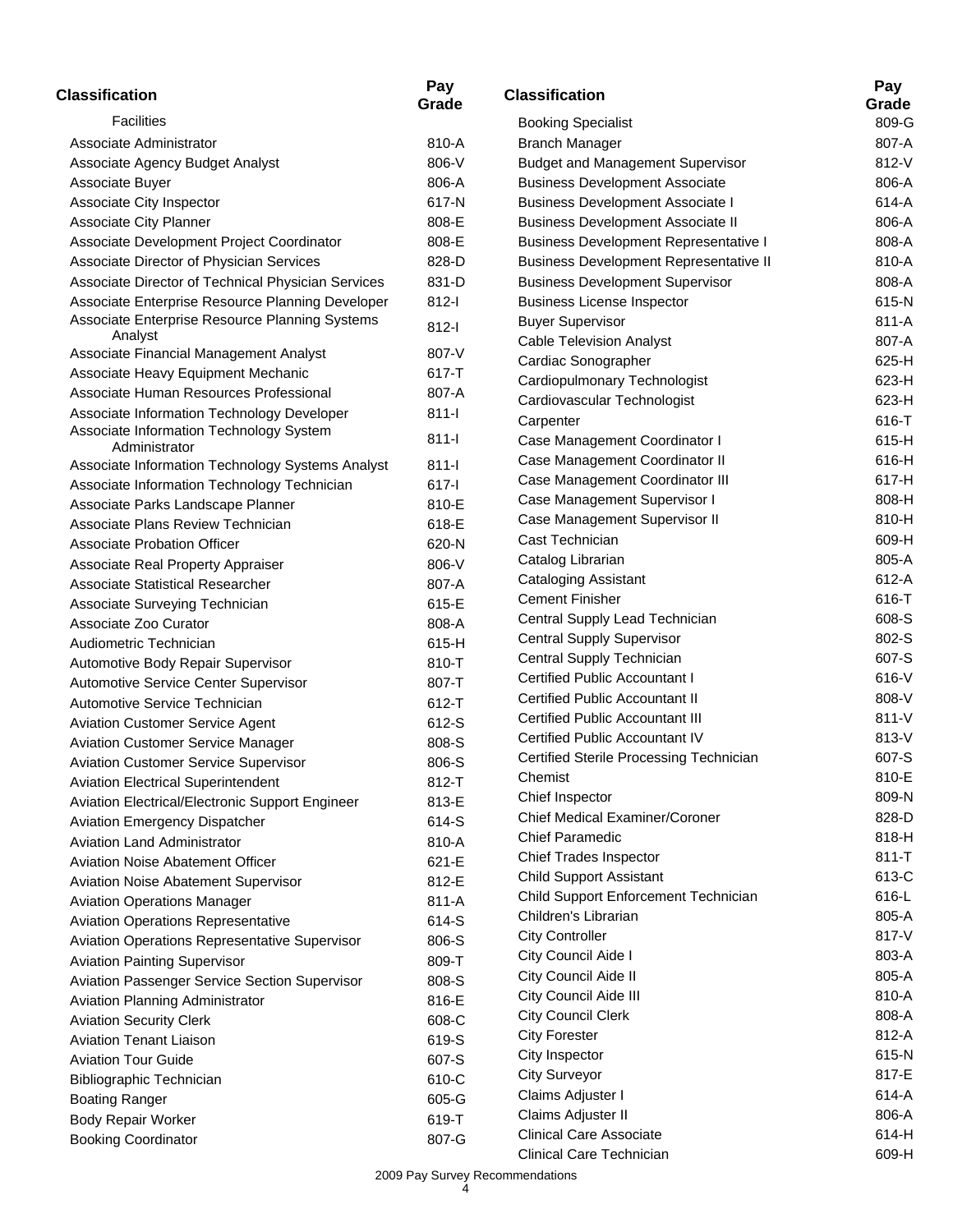| <b>Classification</b>                           | Pay<br>Grade | <b>Classification</b>                                                   | Pay<br>Grade   |
|-------------------------------------------------|--------------|-------------------------------------------------------------------------|----------------|
| <b>Clinical Nurse Educator</b>                  | 813-O        | Deputy City Attorney                                                    | 821-L          |
| <b>Clinical Nurse Specialist</b>                | 815-O        | Deputy Director for Small Business - MOED                               | 812-A          |
| Clinical Social Work Team Leader                | 810-O        | Deputy Director of Emergency Preparedness                               | 809-A          |
| <b>Collection Development Manager</b>           | 810-A        | Deputy Manager of Aviation for Finance and                              | 819-A          |
| <b>Collections Investigator</b>                 | 614-N        | Administration                                                          |                |
| <b>Collections Specialist</b>                   | 807-A        | Deputy Manager of Aviation for Air Service<br>Development Marketing and | 817-A          |
| <b>Communications Electronic Technician</b>     | 620-T        | <b>Public/Government Affairs</b>                                        |                |
| <b>Community Development Associate</b>          | 806-A        | Deputy Manager of Aviation for Maintenance,                             | 819-A          |
| <b>Community Development Representative I</b>   | 808-A        | Planning & Engineering                                                  |                |
| Community Development Representative II         | 810-A        | Deputy Manager of Aviation for Operations                               | 817-A          |
| <b>Community Relations Consultant</b>           | 807-A        | Deputy Manager of Aviation for Public Safety and                        | 817-A          |
| <b>Community Relations Ombudsman</b>            | 807-A        | Security<br>Deputy Manager of General Services for Theatres             |                |
| <b>Computer Operations Supervisor</b>           | 619-l        | and Arenas                                                              | 815-A          |
| <b>Computer Operator</b>                        | $613 - 1$    | Deputy Manager of Parks and Recreation                                  | 814-A          |
| Concession and Asset Supervisor                 | $811-A$      | Deputy Monitor                                                          | 809-A          |
| Conservator                                     | 807-G        | Deputy Public Trustee                                                   | 808-A          |
| Construction and Maintenance Supervisor         | 809-T        | Design Crew Worker                                                      | 609-T          |
| <b>Construction Inspector</b>                   | $621 - T$    | Development and Planning Supervisor                                     | 812-E          |
| <b>Content Developer</b>                        | 807-G        | Diagnostic Imaging Supervisor                                           | 810-H          |
| <b>Contract Administration Supervisor</b>       | 810-A        | Diagnostic Imaging Technologist                                         | 619-H          |
| <b>Contract Administrator</b>                   | 808-A        | Dietetic Technician, Registered                                         | 609-H          |
| <b>Contract Compliance Coordinator</b>          | 806-A        | Digital Imaging Technician                                              | 618-G          |
| <b>Contract Compliance Supervisor</b>           | 808-A        | Director of Aviation Maintenance                                        | 817-A          |
| Contract Compliance Technician                  | 614-A        | Director of Clinical Social Work                                        | 814-O          |
| Cook                                            | 606-S        | Director of Community Relations                                         | 812-A          |
| Copy Center Operator                            | 606-G        | Director of Employee Assistance                                         | 813-A          |
| Coroner's Investigator                          | 623-N        | Director of Excise and Licenses                                         | 812-A          |
| <b>Correctional Institution Food Manager</b>    | 808-S        | Director of Hospital Housekeeping and Security                          | 810-A          |
| <b>Correctional Institution Head Nurse</b>      | 814-O        | Director of Nursing                                                     | 819-O          |
| <b>Correctional Institution Nursing Manager</b> | 816-O        | Director of Pharmacies                                                  | 822-O          |
| <b>Cost Estimator Analyst</b>                   | 809-A        | Director of Technical Physician Services                                | 833-D          |
| <b>County Court Magistrate</b>                  | 816-L        | Director of the Mayor's Office of Economic                              | 818-A          |
| <b>County Court Marshal</b>                     | 619-N        | Development                                                             |                |
| <b>County Court Marshal Supervisor</b>          | 809-N        | Diversion Officer Supervisor                                            | 810-N          |
| <b>County Court Parking Magistrate</b>          | 618-L        | Diversion/Criminal Justice Officer                                      | 620-N          |
| <b>Court Division Supervisor</b>                | 810-A        | Docent Manager                                                          | 807-A          |
| Court Interpreter                               | 622-S        | <b>Drafter</b>                                                          | 616-E          |
| <b>Crew Supervisor</b>                          | $617-J$      | <b>Economic Crime Specialist</b>                                        | 612-N          |
| <b>Criminal Justice Transcriptionist</b>        | 614-C        | Economic Development Specialist-Business                                | 808-V          |
| <b>Critical Care Respiratory Specialist</b>     | 808-H        | Development<br><b>Economic Development Supervisor</b>                   | 810-A          |
| <b>Critical Care Respiratory Supervisor</b>     | 809-H        | <b>Education Program Assistant</b>                                      | 615-A          |
| <b>Custodial Contract Administrator</b>         | 808-A        | <b>Education Program Coordinator</b>                                    | 806-A          |
| <b>Custodial Services Supervisor</b>            | $803-J$      | <b>Elections Division Assistant</b>                                     | 617-A          |
| <b>Custodial Supervisor</b>                     | $801-J$      |                                                                         | $617-J$        |
| Custodian                                       | 606-J        | Election Warehouse Operations Supervisor                                | $621 - T$      |
| Cytotechnologist                                | $811-H$      | <b>Electrical Inspector</b><br><b>Electrical Maintenance Worker</b>     | 616-T          |
| Data Team Administrator                         | $809 - 1$    |                                                                         | 810-T          |
| Data Training Coordinator                       | 807-l        | <b>Electrical Supervisor</b><br>Electrician                             | 620-T          |
| Database Administrator                          | $813-I$      |                                                                         |                |
| Dental Assistant                                | 609-H        | Electrocardiograph Technician                                           | 613-H          |
| Dental Assistant Supervisor                     | 803-H        | Electrocardiograph Technician Supervisor                                | 805-H          |
| Dentist                                         | 819-D        | Electroencephalograph Technician<br>Electronic Equipment Installer      | 614-H<br>614-T |
| Department Controller                           | 816-V        |                                                                         |                |
|                                                 |              | Electronic Monitoring Probation Officer                                 | 621-N          |

| Classification                                                                                             | Pay       |
|------------------------------------------------------------------------------------------------------------|-----------|
|                                                                                                            | Grade     |
| Deputy City Attorney                                                                                       | 821-L     |
| Deputy Director for Small Business - MOED                                                                  | 812-A     |
| Deputy Director of Emergency Preparedness                                                                  | 809-A     |
| Deputy Manager of Aviation for Finance and<br>Administration<br>Deputy Manager of Aviation for Air Service | 819-A     |
| Development Marketing and<br><b>Public/Government Affairs</b>                                              | 817-A     |
| Deputy Manager of Aviation for Maintenance,<br>Planning & Engineering                                      | 819-A     |
| Deputy Manager of Aviation for Operations                                                                  | 817-A     |
| Deputy Manager of Aviation for Public Safety and<br>Security                                               | 817-A     |
| Deputy Manager of General Services for Theatres<br>and Arenas                                              | 815-A     |
| Deputy Manager of Parks and Recreation                                                                     | 814-A     |
| Deputy Monitor                                                                                             | 809-A     |
| Deputy Public Trustee                                                                                      | 808-A     |
| Design Crew Worker                                                                                         | 609-T     |
| Development and Planning Supervisor                                                                        | 812-E     |
| Diagnostic Imaging Supervisor                                                                              | 810-H     |
| Diagnostic Imaging Technologist                                                                            | 619-H     |
| Dietetic Technician, Registered                                                                            | 609-H     |
| Digital Imaging Technician                                                                                 | 618-G     |
| Director of Aviation Maintenance                                                                           | 817-A     |
| Director of Clinical Social Work                                                                           | 814-O     |
| Director of Community Relations                                                                            | 812-A     |
| Director of Employee Assistance                                                                            | 813-A     |
| Director of Excise and Licenses                                                                            | 812-A     |
| Director of Hospital Housekeeping and Security                                                             | 810-A     |
| Director of Nursing                                                                                        | 819-O     |
| Director of Pharmacies                                                                                     | 822-0     |
| Director of Technical Physician Services                                                                   | 833-D     |
| Director of the Mayor's Office of Economic                                                                 | 818-A     |
| Development<br><b>Diversion Officer Supervisor</b>                                                         | 810-N     |
| Diversion/Criminal Justice Officer                                                                         | 620-N     |
|                                                                                                            | 807-A     |
| Docent Manager<br><b>Drafter</b>                                                                           | 616-E     |
|                                                                                                            | 612-N     |
| <b>Economic Crime Specialist</b><br>Economic Development Specialist-Business                               |           |
| Development                                                                                                | 808-V     |
| <b>Economic Development Supervisor</b>                                                                     | 810-A     |
| <b>Education Program Assistant</b>                                                                         | 615-A     |
| <b>Education Program Coordinator</b>                                                                       | 806-A     |
| <b>Elections Division Assistant</b>                                                                        | 617-A     |
| <b>Election Warehouse Operations Supervisor</b>                                                            | $617 - J$ |
| <b>Electrical Inspector</b>                                                                                | 621-T     |
| <b>Electrical Maintenance Worker</b>                                                                       | 616-T     |
| <b>Electrical Supervisor</b>                                                                               | 810-T     |
| Electrician                                                                                                | 620-T     |
| Electrocardiograph Technician                                                                              | 613-H     |
| Electrocardiograph Technician Supervisor                                                                   | 805-H     |
| Electroencephalograph Technician                                                                           | 614-H     |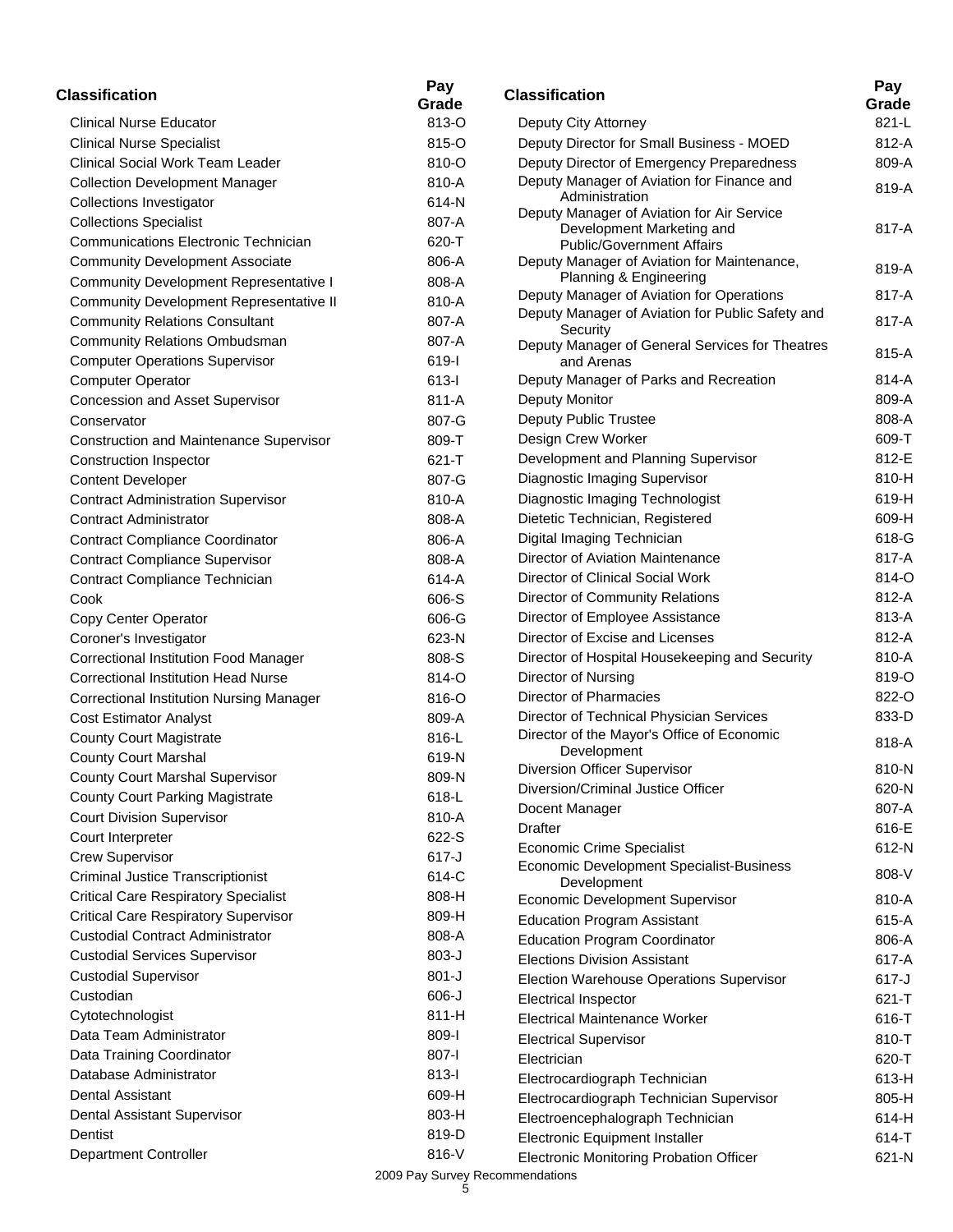| <b>Classification</b>                                | Pay<br>Grade | <b>Classification</b>                                          | Pay<br>Grade |
|------------------------------------------------------|--------------|----------------------------------------------------------------|--------------|
| Electronic Monitoring Probation Officer - Lead       | 622-N        | <b>Financial Management Specialist</b>                         | $811 - V$    |
| Electronic Systems Technician                        | 620-T        | <b>Fingerprint Identification Clerk</b>                        | 612-N        |
| Electronics Technician Supervisor                    | 810-T        | Fingerprint Technician                                         | 615-N        |
| Elevator Inspector                                   | $621 - T$    | <b>Fire Protection Engineer</b>                                | 816-E        |
| <b>Emergency Exercise and Training Officer</b>       | 807-A        | Fire Protection Supervisor                                     | 817-E        |
| <b>Emergency Management Coordinator</b>              | 808-A        | Fleet Maintenance Engineer                                     | 815-E        |
| Emergency Service Patrol Team Leader                 | 616-H        | <b>Fleet Superintendent</b>                                    | 812-T        |
| <b>Emergency Service Supervisor</b>                  | 808-H        | <b>Food Production Supervisor</b>                              | 803-S        |
| <b>Emergency Service Technician</b>                  | 615-H        | Food Service Custodial Supervisor                              | 803-S        |
| Employee Assistance Counselor                        | 808-O        | <b>Food Service Worker</b>                                     | 603-S        |
| <b>EMT-Basic</b>                                     | 611-H        | Forensic Autopsy Technician                                    | 616-H        |
| Engineer                                             | 813-E        | Forensic Autopsy Technician Supervisor                         | 807-H        |
| <b>Engineer/Architect Specialist</b>                 | 817-E        | Forensic Pathologist                                           | 824-D        |
| Engineer/Architect Supervisor                        | 817-E        | <b>Forensic Quality Assurance Specialist</b>                   | 810-A        |
| <b>Engineering Aide</b>                              | 610-E        | <b>Forensic Scientist I</b>                                    | 809-E        |
| <b>Engineering Associate</b>                         | 617-E        | <b>Forensic Scientist II</b>                                   | 812-E        |
| <b>Engineering Drawings Technician</b>               | 610-C        | <b>Forensic Scientist Supervisor</b>                           | 815-E        |
| Entry Laboratory Technician                          | 611-H        | Gardening Technician                                           | $610-J$      |
| <b>Environmental Health Analyst</b>                  | 809-A        | Geographic Information Systems Analyst                         | 619-l        |
| Environmental Public Health Analyst I                | 621-E        | Geographic Information Systems Technician                      | $614 -$      |
| Environmental Public Health Analyst II               | 812-E        | Geographic Information Systems Data Administrator              | $813 -$      |
| Environmental Public Health Investigator I           | 618-E        | Geographic Information Systems Photogrammetry                  |              |
| Environmental Public Health Investigator II          | 809-E        | Administrator                                                  | $813 -$      |
| Environmental Public Health Manager                  | 815-E        | Glazier                                                        | 616-T        |
| Environmental Public Health Program Administrator    | 813-E        | <b>Golf Course Operator</b>                                    | 616-G        |
| Environmental Public Health Program Supervisor       | 812-E        | <b>Golf Professional</b>                                       | 807-G        |
| Epidemiological Research Technician                  | 615-H        | Golf/Pro Shop Assistant                                        | 600-G        |
| <b>Equipment Operator</b>                            | $612-J$      | <b>Graphic Designer</b>                                        | 805-G        |
| <b>Equipment Operator Specialist</b>                 | $614 - J$    | <b>Graphics Supervisor</b>                                     | 807-G        |
| Equipment Repair Technician                          | 616-T        | Graphics Technician                                            | 614-G        |
| Events Coordinator                                   | 807-G        | <b>Health Care Technician</b>                                  | 610-H        |
| Executive                                            | 819-A        | <b>Health Information Supervisor</b>                           | 808-H        |
| <b>Executive Assistant I</b>                         | 613-A        | <b>Hearings Officer</b>                                        | 818-L        |
| <b>Executive Assistant II</b>                        | 614-A        | Hearings Officer (Hourly)                                      | 818-L        |
| <b>Executive Assistant III</b>                       | 615-A        | <b>Hearings Reporter</b>                                       | 619-L        |
| Executive Assistant to the Mayor                     | 807-A        | Heating, Ventilating, and Air Conditioning (HVAC)              | 619-T        |
| <b>Executive Director</b>                            | 818-A        | Mechanic                                                       |              |
| Executive Director - City Council Staff              | 816-A        | Heating, Ventilating, and Air Conditioning Supervisor          | $811 - T$    |
| <b>Executive Director - Civil Service Commission</b> | 814-A        | Heating, Ventilating, and Air Conditioning Support<br>Engineer | 813-E        |
| <b>Executive Manager</b>                             | 817-A        | Heavy Equipment Mechanic                                       | 619-T        |
| <b>Executive Manager</b>                             | 820-E        | Heavy Equipment Mechanic Line Supervisor                       | 810-T        |
| <b>Executive Manager</b>                             | 822-l        | Heavy Equipment Operator                                       | $616 - J$    |
| <b>Executive Manager</b>                             | 817-V        | Heavy Equipment Service Technician                             | 614-T        |
| <b>Executive Officer</b>                             | 816-A        | Helicopter Mechanic                                            | 620-T        |
| Executive Secretary to the Mayor                     | 805-A        | <b>Histology Technologist</b>                                  | 806-H        |
| <b>Exhibition Designer</b>                           | 616-G        | HIV Grant and Contract Manager                                 | 810-A        |
| <b>Exhibition Technician</b>                         | 611-G        | <b>Horticultural Worker</b>                                    | $611-J$      |
| <b>Facilities Superintendent</b>                     | 812-T        | Hospital Housekeeping Manager                                  | $805 - J$    |
| Facility and Grounds Maintenance Crew Supervisor     | $614 - J$    | <b>Hospital Switchboard Operator</b>                           | 606-C        |
| Facility Maintenance Technician                      | 616-T        | <b>Hotline Operator</b>                                        | 611-S        |
| Facility Management Technician                       | 616-E        | Human Resources Specialist                                     | 811-A        |
| Facility Management Technician Supervisor            | 807-E        | Human Resources Supervisor                                     | 812-A        |
| <b>Field Superintendent</b>                          | $812-J$      | Human Resources Support Technician                             | 614-A        |

| Classification                                                 | Pay<br>Grade |
|----------------------------------------------------------------|--------------|
| <b>Financial Management Specialist</b>                         | $811 - V$    |
| <b>Fingerprint Identification Clerk</b>                        | 612-N        |
| Fingerprint Technician                                         | 615-N        |
| <b>Fire Protection Engineer</b>                                | 816-E        |
| <b>Fire Protection Supervisor</b>                              | 817-E        |
| Fleet Maintenance Engineer                                     | 815-E        |
| <b>Fleet Superintendent</b>                                    | 812-T        |
| <b>Food Production Supervisor</b>                              | 803-S        |
| Food Service Custodial Supervisor                              | 803-S        |
| <b>Food Service Worker</b>                                     | 603-S        |
| Forensic Autopsy Technician                                    | 616-H        |
| Forensic Autopsy Technician Supervisor                         | 807-H        |
| <b>Forensic Pathologist</b>                                    | 824-D        |
| <b>Forensic Quality Assurance Specialist</b>                   | 810-A        |
| <b>Forensic Scientist I</b>                                    | 809-E        |
| <b>Forensic Scientist II</b>                                   | 812-E        |
| <b>Forensic Scientist Supervisor</b>                           | 815-E        |
| Gardening Technician                                           | $610 - J$    |
| Geographic Information Systems Analyst                         | 619-l        |
| Geographic Information Systems Technician                      | 614-l        |
| Geographic Information Systems Data Administrator              | 813-l        |
| Geographic Information Systems Photogrammetry<br>Administrator | 813-l        |
| Glazier                                                        | 616-T        |
| Golf Course Operator                                           | 616-G        |
| <b>Golf Professional</b>                                       | 807-G        |
| Golf/Pro Shop Assistant                                        | 600-G        |
| <b>Graphic Designer</b>                                        | 805-G        |
| <b>Graphics Supervisor</b>                                     | 807-G        |
| <b>Graphics Technician</b>                                     | 614-G        |
| <b>Health Care Technician</b>                                  | 610-H        |
| <b>Health Information Supervisor</b>                           | 808-H        |
| <b>Hearings Officer</b>                                        | 818-L        |
| Hearings Officer (Hourly)                                      | 818-L        |
| <b>Hearings Reporter</b>                                       | 619-L        |
| Heating, Ventilating, and Air Conditioning (HVAC)<br>Mechanic  | 619-T        |
| Heating, Ventilating, and Air Conditioning Supervisor          | 811-T        |
| Heating, Ventilating, and Air Conditioning Support<br>Engineer | 813-E        |
| Heavy Equipment Mechanic                                       | 619-T        |
| Heavy Equipment Mechanic Line Supervisor                       | 810-T        |
| <b>Heavy Equipment Operator</b>                                | $616 - J$    |
| Heavy Equipment Service Technician                             | 614-T        |
| Helicopter Mechanic                                            | 620-T        |
| <b>Histology Technologist</b>                                  | 806-H        |
| <b>HIV Grant and Contract Manager</b>                          | 810-A        |
| <b>Horticultural Worker</b>                                    | 611-J        |
| Hospital Housekeeping Manager                                  | $805 - J$    |
| <b>Hospital Switchboard Operator</b>                           | 606-C        |
| <b>Hotline Operator</b>                                        | 611-S        |
| Human Resources Specialist                                     | $811 - A$    |
| Human Resources Supervisor                                     | 812-A        |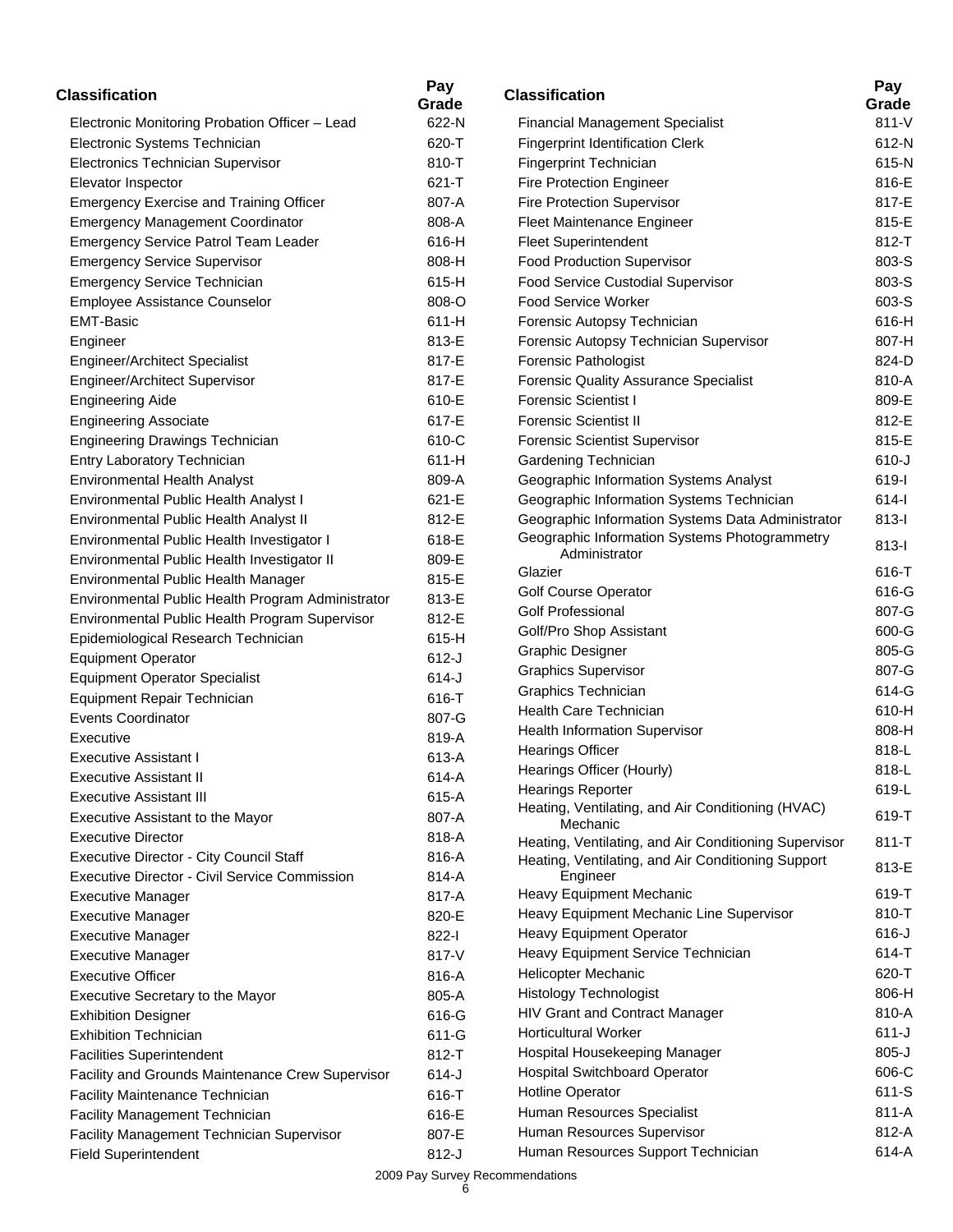| <b>Classification</b>                            | Pay<br>Grade | <b>Classification</b>                            | Pay<br>Grade |
|--------------------------------------------------|--------------|--------------------------------------------------|--------------|
| Human Resources Technician                       | 615-A        | Licensing Technician                             | 614-C        |
| Human Resources Technician Supervisor            | 808-A        | Lifeguard                                        | 600-G        |
| Human Service Advocate                           | 613-H        | Loan and Grant Processor                         | 615-V        |
| Human Service Supervisor                         | 805-H        | Locksmith                                        | 616-T        |
| Human Services Outreach Representative           | 614-H        | Maintenance Assistant                            | 609-T        |
| <b>Imaging Operations Supervisor</b>             | 811-H        | Maintenance Control Supervisor                   | 808-S        |
| Information Display Technician                   | 620-T        | Maintenance Control Technician                   | 616-S        |
| <b>Information Security Manager</b>              | $815 -$      | Maintenance Liaison                              | 616-S        |
| Information Technology Communications Technician | $621 -$      | <b>Maintenance Machinist</b>                     | 617-T        |
| Information Technology Division Director         | 817-l        | Maintenance Technician                           | 613-T        |
| Information Technology Project Manager           | $814 -$      | Mammography Technologist                         | 624-H        |
| Information Technology Section Manager           | $815 -$      | Mammography Technologist Supervisor              | 627-H        |
| Information Technology Supervisor                | 816-l        | Management Analyst I                             | 615-A        |
| Information Technology Systems Architect         | $814 -$      | Management Analyst II                            | 807-A        |
| Information Technology Technical Writer          | 807-l        | Management Analyst III                           | 809-A        |
| Information Technology Technician Supervisor     | 810-l        | Management Analyst IV                            | 812-A        |
| <b>Inpatient Transportation Supervisor</b>       | $801 - J$    | Management Analyst Supervisor                    | 812-A        |
| <b>Institution Food Steward</b>                  | 614-S        | Management Analyst-Office of Independent Monitor | 809-A        |
| <b>Institution Food Steward Supervisor</b>       | 617-S        | Manager 1                                        | 813-A        |
| Internal Audit Supervisor                        | 813-V        | Manager 1                                        | 818-E        |
| Interpreter Coordinator                          | 809-S        | Manager 1                                        | $818-I$      |
| Investigations Technician                        | 620-L        | Manager 1                                        | 814-V        |
| Investigative Legal Research Assistant           | 624-L        | Manager 2                                        | 815-A        |
| <b>Investigator Supervisor</b>                   | 812-N        | Manager 2                                        | 819-E        |
| Judicial Assistant I                             | 612-C        | Manager 2                                        | 820-l        |
| <b>Judicial Assistant II</b>                     | 614-C        | Manager 2                                        | 816-V        |
| <b>Judicial Assistant III</b>                    | 616-C        | Manager of Publication                           | 809-G        |
| <b>Judicial Assistant IV</b>                     | 618-L        | Marketing/Public Relations Administrator         | 813-A        |
| Laboratory Aide                                  | $606 - J$    | Marketing/Public Relations Representative        | 808-A        |
| Laboratory Technician                            | 615-H        | Marketing/Public Relations Specialist            | 810-A        |
| Land Surveyor                                    | 812-E        | <b>Master Trades Worker</b>                      | 622-T        |
| Landscape Architect Supervisor                   | 815-E        | <b>Materials Tester</b>                          | 617-E        |
| Landside Service Agent I                         | 612-N        | Mechanic Line Supervisor                         | 810-T        |
| Landside Service Agent II                        | 616-N        | Mechanical Inspector                             | 621-T        |
| Landside Service Supervisor                      | 807-N        | <b>Medical Charge Auditor</b>                    | 619-V        |
| Laundry Manager                                  | 805-S        | Medical Imaging Manager                          | 814-H        |
| Laundry Supervisor                               | 609-S        | Medical Interpreter                              | 611-S        |
| Laundry Worker                                   | 604-S        | Medical Interpreter Supervisor                   | 616-S        |
| <b>Lead Addictions Counselor</b>                 | 617-H        | Medical Interpreter Volunteer Coordinator        | 613-S        |
| Lead Case Management Coordinator                 | 617-H        | <b>Medical Office Assistant</b>                  | 611-H        |
| Lead Custodian                                   | 607-J        | Medical Only Claims Adjuster                     | 612-A        |
| Lead Internal Auditor                            | 811-V        | <b>Medical Records Coder</b>                     | 616-H        |
| Lead Park Ranger                                 | 620-G        | <b>Medical Services Representative</b>           | 612-H        |
| Lead Payroll Associate                           | 808-V        | <b>Medical Technologist</b>                      | 810-O        |
| Lead Pharmacist                                  | 818-O        | Medical Technologist Section Supervisor          | 812-O        |
| Lead Radiographic Support Technician             | 609-H        | Medical Technologist Unit Supervisor             | 811-O        |
| Lead Social Case Worker                          | 808-O        | <b>Medical Transcriptionist</b>                  | 612-C        |
| Lead Tax Auditor                                 | 811-V        | Medisgroups Abstractor                           | 616-H        |
| Legal Administrator                              | 813-A        | Modified Duty Coordinator                        | 614-A        |
| Legal Secretary                                  | 617-C        | Monitor                                          | 817-A        |
| Library Technical Services Manager               | 809-A        | Motor Vehicle Supervisor                         | 806-C        |
| <b>Licensed Practical Nurse</b>                  | 615-H        | Motor Vehicle Technician I                       | 613-C        |
| Licensed Therapist-Master's Level                | 808-O        | Motor Vehicle Technician II                      | 614-C        |
|                                                  |              |                                                  |              |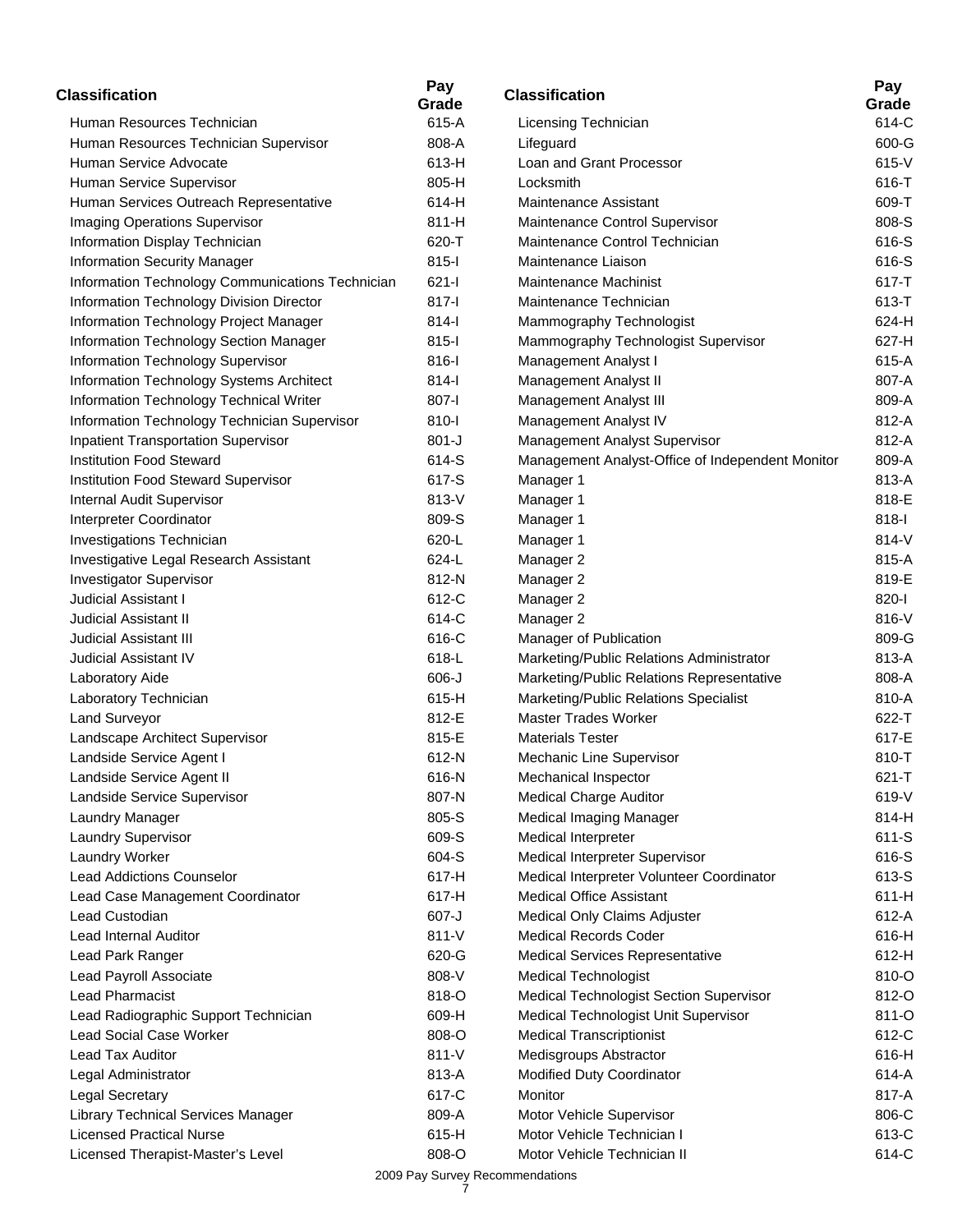| <b>Classification</b>                         | Pay<br>Grade | <b>Classification</b>                | Pay<br>Grade |
|-----------------------------------------------|--------------|--------------------------------------|--------------|
| Mountain Parks Operations Supervisor          | $620 - J$    | Payroll Associate                    | 615-V        |
| Multiple Trades Supervisor                    | $811 - T$    | Payroll Supervisor                   | $811-V$      |
| <b>Museum Collection Assistant</b>            | 612-G        | Permit Supervisor                    | 808-E        |
| <b>Museum Curatorial Assistant</b>            | 610-G        | Personal Property Audit Technician   | 613-V        |
| Museum Dock Officer                           | 609-N        | Pharmacist                           | 817-O        |
| Museum Security Officer                       | 608-N        | Pharmacy Technician                  | 611-H        |
| National Crime Information Center Agent (NCIC | 615-S        | Photo Enforcement Agent              | 613-N        |
| Agent)                                        |              | Photographer                         | 613-G        |
| Nuclear Medicine Technologist                 | 625-H        | <b>Physical Therapist</b>            | 810-O        |
| Nuclear Medicine Technologist Supervisor      | 813-H        | <b>Physical Therapist Assistant</b>  | 613-O        |
| Nurse Midwife                                 | 815-O        | Physical Therapist Supervisor        | 813-O        |
| <b>Nurse Practitioner</b>                     | 815-O        | Physical Therapy Aide                | 610-H        |
| <b>Nurse Recruiter</b>                        | 811-O        | Physician                            | 822-D        |
| Nursing Administrator                         | 814-O        | Physician Assistant                  | 815-O        |
| <b>Nursing Aide</b>                           | 607-H        | Plans Review Engineer                | 816-E        |
| <b>Nursing Clinical Coordinator</b>           | 813-O        | <b>Plans Review Supervisor</b>       | 810-E        |
| <b>Nursing Operations Manager</b>             | 817-O        | Plans Review Technician              | 616-E        |
| Nursing Program Manager                       | 815-O        | Plumber                              | 620-T        |
| Nutritionist                                  | 807-O        | Plumbing Inspector                   | 621-T        |
| <b>Obstetrics Technician</b>                  | 610-H        | <b>Plumbing Supervisor</b>           | 810-T        |
| Occupational Therapist Supervisor             | 812-O        | Poison Information Specialist        | 811-O        |
| Occupational Therapy Assistant                | 613-O        | Police Dispatcher                    | 619-S        |
| <b>Operating Section Manager</b>              | 810-A        | Police Fleet Technician              | 618-T        |
| <b>Operational Supervisor I</b>               | 808-A        | Police Lead Dispatcher               | 620-S        |
| <b>Operational Supervisor I</b>               | 808-V        | Police Photographic Specialist       | 616-G        |
| Operations and Production Supervisor          | 808-T        | Pool Maintenance Technician          | 616-T        |
| <b>Operations Coordinator</b>                 | 808-A        | Power Shovel Operator                | $617 - J$    |
| <b>Operations Supervisor</b>                  | $808-J$      | Press Operator                       | 610-G        |
| <b>Operations Supervisor II</b>               | 810-A        | <b>Principal City Planner</b>        | 812-E        |
| Outreach Case Coordinator                     | 617-H        | Probation Officer Supervisor         | 812-N        |
| Outreach Case Coordinator Supervisor          | 808-H        | Professional Services Supervisor     | 811-A        |
| Outreach Librarian                            | 806-A        | Program Administrator                | 808-A        |
| <b>Outreach Specialist</b>                    | 807-A        | Program Coordinator                  | 806-A        |
| Painter                                       | 616-T        | Program Manager                      | 811-A        |
| Paramedic                                     | 620-H        | Program Quality Assurance Technician | 615-N        |
| Paralegal I                                   | 618-L        | Project Inspector                    | 809-E        |
| Paralegal II                                  | 620-L        | Project Manager I                    | 811-A        |
| Paralegal III                                 | 623-L        | Project Manager I                    | 813-E        |
| Paramedic Dispatch Supervisor                 | 622-S        | Project Manager I                    | 812-V        |
| Paramedic Dispatcher                          | 619-S        | Project Manager II                   | 813-A        |
| Paramedic Field Supervisor                    | 810-H        | Project Manager II                   | 815-E        |
| Paramedic Fleet Supervisor                    | 811-H        | Project Manager II                   | 814-V        |
| Paramedic Operations Supervisor               | 811-H        | Project Manager II (Hourly)          | 815-E        |
| <b>Park Horticulturist</b>                    | $613-J$      | Property and Evidence Technician     | 614-N        |
| Parking Meter Collector                       | 609-J        | Psychiatric Technician               | 609-H        |
| <b>Parking Operations Analyst</b>             | 617-A        | Psychologist                         | 813-O        |
| Parking Operations Crew Supervisor            | $617 - J$    | Psychologist Candidate for Licensure | 809-O        |
| Parking Operations Superintendent             | $811-J$      | Psychologist Team Leader             | 814-O        |
| Parking/Speeding Enforcement Supervisor       | 805-N        | Psychometrist                        | 810-A        |
| Parks and Recreation Ranger                   | 613-G        | <b>Public Art Coordinator</b>        | 805-G        |
| Patient Accounts Manager                      | 808-A        | <b>Public Health Dentist</b>         | 821-D        |
| <b>Patient Representative</b>                 | 614-S        | Public Health Veterinarian           | 815-D        |
| Payroll Accountant                            | 809-V        | Public Safety Inspector              | 621-T        |
|                                               |              |                                      |              |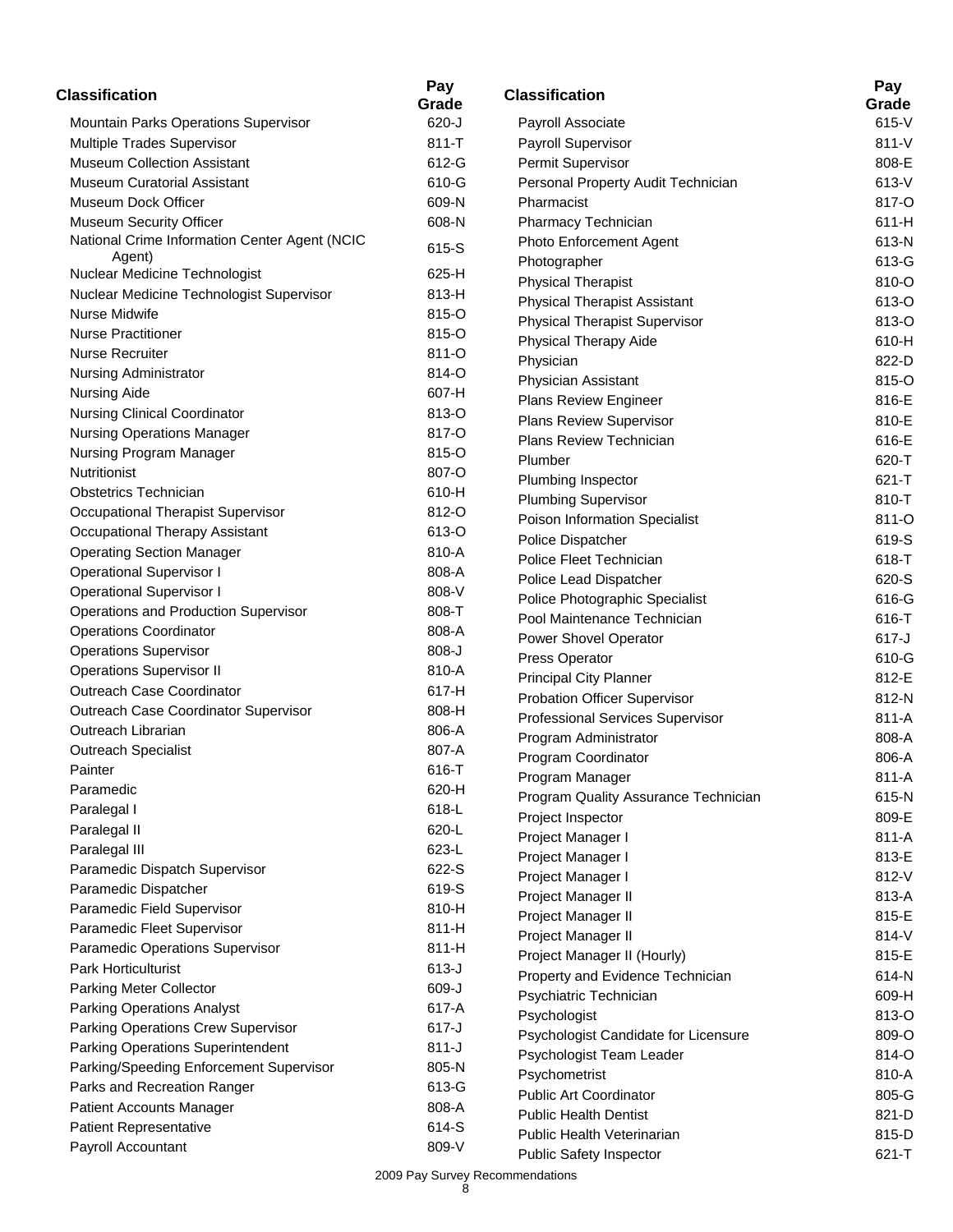| <b>Classification</b>                         | Pay<br>Grade | <b>Classification</b>                                 | Pay<br>Grade |
|-----------------------------------------------|--------------|-------------------------------------------------------|--------------|
| <b>Publication Assistant</b>                  | 614-G        | Senior Deputy Monitor                                 | 814-A        |
| Purchasing Technician                         | 614-A        | Senior Development Project Coordinator                | 810-E        |
| Quality Improvement Coordinator               | 812-O        | Senior Director of Nursing                            | 822-C        |
| <b>Quality Improvement Nurse</b>              | 811-O        | Senior Drafter                                        | 618-E        |
| Quality Review and Improvement Supervisor     | 814-O        | Senior Engineer                                       | 816-E        |
| Radiographic Support Technician               | 607-H        | Senior Engineering Aide                               | 614-E        |
| Ramp Tower Supervisor                         | 622-A        | Senior Engineering Associate                          | 809-E        |
| Read Aloud Program Coordinator                | 615-A        | Senior Enterprise Resource Planning Developer         | $814-I$      |
| Real Estate Agent                             | 809-A        | Senior Enterprise Resource Planning Systems           | $814 -$      |
| Real Property Appraiser Specialist            | 810-V        | Analyst<br>Senior Environmental Public Health Program |              |
| Real Property Appraiser Supervisor            | 811-V        | Administrator                                         | 814-E        |
| Real Property Appraiser Technician            | 613-V        | Senior Equipment Repair Technician                    | $617 - T$    |
| Real Property Inventory Specialist            | 809-V        | Senior Exhibition Designer                            | 807-G        |
| <b>Recreation Coordinator</b>                 | 616-G        | Senior Financial Management Analyst                   | 809-V        |
| <b>Recreation Instructor</b>                  | 608-G        | Senior Geographic Information Systems Analyst         | 809-l        |
| <b>Recreation Manager</b>                     | 811-A        | Senior Human Resources Business Partner               | 812-A        |
| <b>Recreation Supervisor</b>                  | 809-G        | Senior Human Resources Professional                   | 809-A        |
| <b>Recreational Therapist</b>                 | 807-O        | Senior Information Technology Developer               | $813-I$      |
| Reference Librarian                           | 805-A        | Senior Information Technology Systems                 |              |
| <b>Registered Nurse</b>                       | 811-O        | Administrator                                         | $813-I$      |
| Research Supervisor                           | 812-A        | Senior Information Technology Systems Analyst         | $813 -$      |
| <b>Respiratory Therapist</b>                  | 618-H        | Senior Information Technology Technician              | 619-l        |
| Respiratory Therapy Technician                | 613-H        | Senior Internal Auditor                               | 810-V        |
| <b>Risk Analyst</b>                           | 808-A        | Senior Laboratory Technician                          | 616-H        |
| Safety and Industrial Hygiene Administrator   | 810-A        | Senior Land Surveyor                                  | 814-E        |
| Safety and Industrial Hygiene Professional I  | 617-A        | Senior Landscape Architect                            | 813-E        |
| Safety and Industrial Hygiene Professional II | 808-A        | Senior Occupational Therapist                         | 809-C        |
| Safety and Industrial Hygiene Supervisor      | 811-A        | Senior Payroll Associate                              | 807-V        |
| Secretarial Assistant for the Mayor's Office  | 612-C        | Senior Physical Therapist                             | 811-C        |
| Security Captain                              | 808-N        | Senior Physician                                      | 826-D        |
| <b>Security Guard</b>                         | 609-N        | Senior Plans Review Technician                        | 621-E        |
| <b>Security Officer</b>                       | 609-N        | Senior Plus Case Coordinator                          | $614-H$      |
| <b>Security Specialist</b>                    | 613-N        | Senior Police Fleet Technician                        | 619-T        |
| Security Supervisor                           | 803-N        | Senior Press Operator                                 | 612-G        |
| Selection Librarian                           | 805-A        | Senior Probation Officer                              | 623-N        |
| Semi-Tractor Trailer Operator                 | $615-J$      | Senior Quality Improvement Nurse                      | 812-C        |
| Senior Accountant                             | 808-V        | Senior Real Estate Agent                              | 811-A        |
| Senior Agency Budget Analyst                  | 808-V        | Senior Real Property Appraiser                        | 808-V        |
| Senior Animal Control Supervisor              | 808-N        | Senior Reference Librarian                            | 807-A        |
| Senior Arboreal Inspector                     | 621-N        | Senior Registered Nurse                               | 813-C        |
| Senior Architect                              | 816-E        | Senior Registered Nurse (Non-DHHA)                    | 813-C        |
| Senior Biomedical Equipment Technician        | 620-T        | Senior Respiratory Therapist                          | 620-H        |
| Senior Branch Librarian                       | 807-A        | Senior Social Case Worker                             | 807-C        |
| Senior Buyer                                  | 808-A        | Senior Special Collection Librarian                   | 809-A        |
| Senior Cardiac Sonographer                    | 627-H        | Senior Special Procedures Technologist                | 624-H        |
| Senior Catalog Librarian                      | 807-A        | Senior Speech Therapist                               | 809-C        |
| Senior City Inspector                         | 619-N        | Senior Statistical Researcher                         | 809-A        |
| Senior City Planner                           | 810-E        | Senior Surveying Technician                           | 617-E        |
| Senior Clinical Care Associate                | 616-H        | Senior Tax Auditor                                    | 810-V        |
| Senior Clinical Social Worker                 | 808-O        | Senior Technical Physician                            | 829-D        |
| Senior Cost Estimator Analyst                 | 811-A        | Senior Television & Video Producer                    | 812-G        |
| Senior Criminal/Civil Investigator            | 624-L        | Senior Television Operations Worker                   | $611 - J$    |
| Senior Curator                                | 808-G        | Senior Transcriptionist                               | 617-C        |

617-C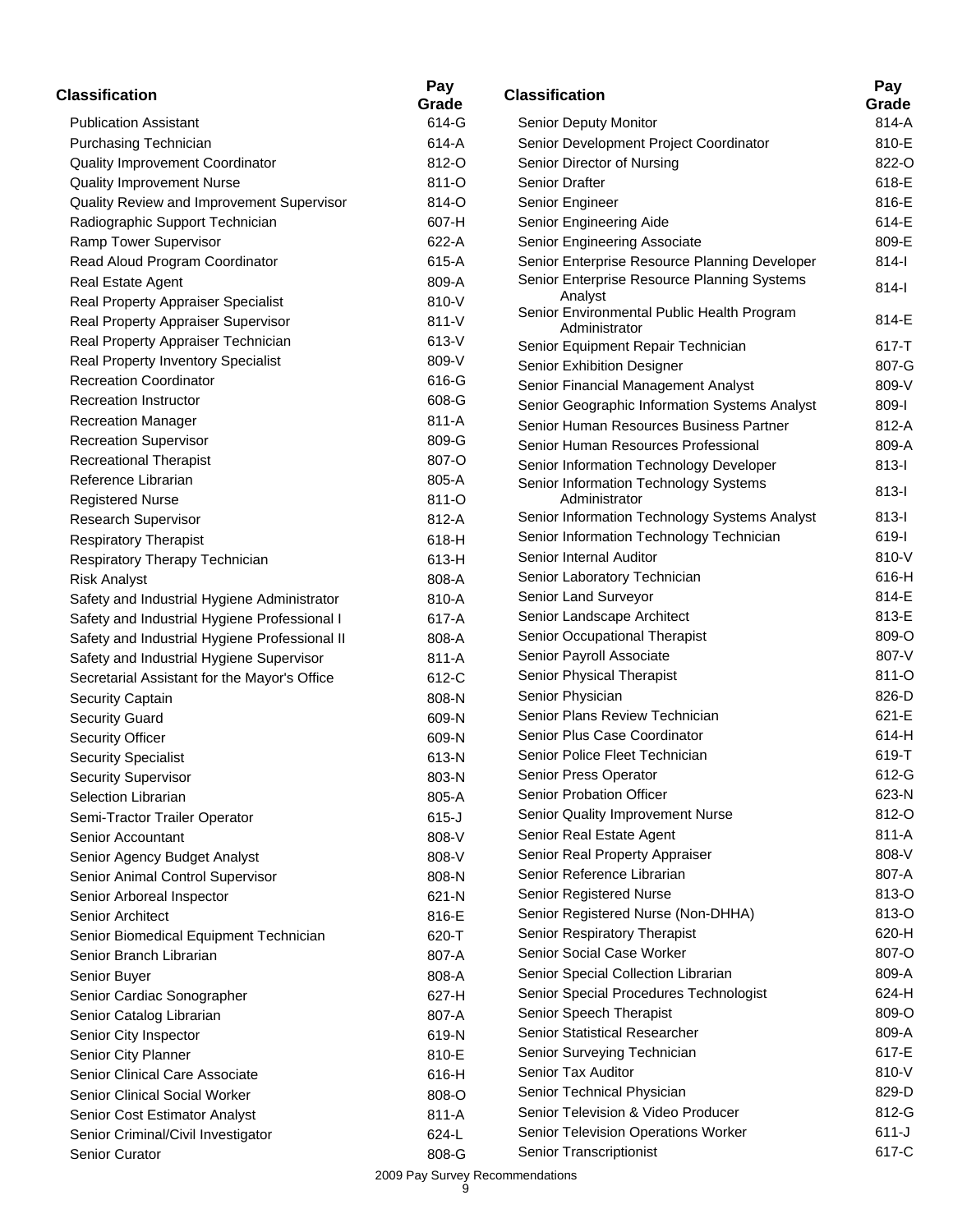| <b>Classification</b>                              | Pay<br>Grade | <b>Classification</b>                            | Pay<br>Grade |
|----------------------------------------------------|--------------|--------------------------------------------------|--------------|
| Senior Transportation Worker                       | $606 - J$    | <b>Surveying Associate</b>                       | 620-E        |
| <b>Senior Tree Trimmer</b>                         | 613-T        | Surveying Technician                             | 613-E        |
| Senior Utility Worker                              | $611-J$      | Systems Librarian                                | 806-A        |
| Senior Workforce Development Advisor               | 808-A        | <b>Tax Analyst</b>                               | 616-V        |
| Service Attendant                                  | 608-T        | Tax Audit Supervisor                             | 813-V        |
| Shelver                                            | 601-C        | Tax Revenue Agent I                              | 615-V        |
| Sign Language Interpreter                          | 622-S        | Tax Revenue Agent II                             | 617-V        |
| Social Case Worker                                 | 806-O        | Tax Revenue Agent Supervisor                     | 808-V        |
| Social Case Worker Manager                         | 812-O        | Tax Technician I                                 | 612-V        |
| Social Case Worker Supervisor                      | 810-O        | Tax Technician II                                | 613-V        |
| Special Collection Librarian                       | 807-A        | Technical Director-Board of Adjustment Zoning    | 808-A        |
| <b>Special Education Teacher</b>                   | 810-O        | <b>Technical Physician</b>                       | 825-D        |
| Special Education Teacher Supervisor               | 812-O        | <b>Telecommunications Administrator</b>          | $812-I$      |
| Special Events Coordinator                         | 808-G        | Television & Video Director/Editor               | 810-G        |
| Special Procedures Technologist                    | 623-H        | Television & Video Producer                      | 810-G        |
| Speech Therapist                                   | 808-O        | Television & Video Production Support Technician | 615-G        |
| <b>Stable Master</b>                               | 613-T        | <b>Television Engineer</b>                       | 808-l        |
| <b>Staff Accountant</b>                            | 616-V        | <b>Television Operations Worker</b>              | 609-J        |
| Staff Agency Budget Analyst                        | 614-V        | <b>Television Programmer</b>                     | 809-G        |
| <b>Staff Architect</b>                             | 810-E        | <b>Television Unit Supervisor</b>                | $618-J$      |
| <b>Staff Assistant</b>                             | 805-A        | <b>Tenant Facility Project Supervisor</b>        | 813-E        |
| Staff Business Development Associate               | 614-A        | Therapist -Master's Level                        | 806-O        |
| <b>Staff Buyer</b>                                 | 614-A        | <b>Therapist Supervisor</b>                      | 810-O        |
| <b>Staff Community Development Associate</b>       | 614-A        | <b>Tow Truck Operator</b>                        | $612-J$      |
| <b>Staff Engineer</b>                              | 810-E        | <b>Trades Apprentice</b>                         | 614-T        |
| Staff Enterprise Resource Planning Developer       | $622 - 1$    | Traffic Signal Electronic Technician             | 620-T        |
| Staff Enterprise Resource Planning Systems Analyst | $622 - 1$    | Traffic Signal Technician 1                      | 617-T        |
| Staff Financial Management Analyst                 | 616-V        | Traffic Signal Technician 2                      | 619-T        |
| Staff Human Resources Professional                 | 615-A        | Traffic Signal Technician 3                      | 620-T        |
| Staff Information Technology Developer             | $621 -$      | <b>Traffic Signal Technician Supervisor</b>      | 810-T        |
| Staff Information Technology Systems Administrator | $621 - 1$    | <b>Transportation Worker</b>                     | $605-J$      |
| Staff Information Technology Systems Analyst       | $621 - 1$    | <b>Treasury Agent</b>                            | 619-V        |
| Staff Information Technology Technician            | $614 -$      | <b>Tree Trimmer</b>                              | 612-T        |
| Staff Internal Auditor                             | 619-V        | Triage Technician                                | 610-H        |
| <b>Staff Land Surveyor</b>                         | 810-E        | <b>Turf Equipment Mechanic</b>                   | 615-T        |
| Staff Parks Landscape Planner                      | 619-E        | Turf Equipment Mechanic Supervisor               | 808-T        |
| <b>Staff Probation Officer</b>                     | 617-N        | <b>Ultrasound Technologist</b>                   | 624-H        |
| <b>Staff Real Property Appraiser</b>               | 613-V        | <b>Ultrasound Technologist Supervisor</b>        | 627-H        |
| <b>Staff Social Case Worker</b>                    | 615-O        | Underground Utility Investigator                 | 614-N        |
| <b>Staff Special Education Teacher</b>             | 619-O        | Underground Utility Investigator Supervisor      | 806-N        |
| <b>Staff Tax Auditor</b>                           | 619-V        | Unit Charge Nurse                                | 813-O        |
| Stapleton Redevelopment Programs Manager           | 810-A        | Urban Design Architect                           | 813-E        |
| <b>Stock Clerk</b>                                 | 610-S        | <b>Utility Worker</b>                            | 609-J        |
| Stockkeeper                                        | 616-S        | Vector Control Inspector                         | 615-N        |
| Stockroom Manager                                  | 809-S        | Vehicle Boot Investigator                        | 615-N        |
| Stockroom Supervisor                               | 808-S        | Vehicle Control Agent                            | 613-N        |
| Strategic Advisor                                  | 813-A        | Vehicle Impound Clerk                            | 613-S        |
| Street Maintenance Administrative Manager          | 810-A        | Vehicle Support Technician                       | 606-S        |
| Superintendent of Radio Communications             | 812-T        | Veterinary Technician                            | 611-H        |
| Supervisor of Administrative Support I             | 806-C        | Victim Advocate                                  | 616-A        |
| Supervisor of Administrative Support II            | 808-C        | Victim Specialist                                | 618-H        |
| <b>Surgical Critical Care Specialist</b>           | 813-H        | Video Unit Administrator                         | 619-G        |
| <b>Surgical Technologist</b>                       | 612-H        | <b>Washing Machine Operator</b>                  | 606-S        |

| Classification                                   | Pay<br>Grade |
|--------------------------------------------------|--------------|
| Surveying Associate                              | 620-E        |
| Surveying Technician                             | 613-E        |
| Systems Librarian                                | 806-A        |
| <b>Tax Analyst</b>                               | 616-V        |
| Tax Audit Supervisor                             | 813-V        |
| Tax Revenue Agent I                              | $615-V$      |
| Tax Revenue Agent II                             | 617-V        |
| Tax Revenue Agent Supervisor                     | 808-V        |
| Tax Technician I                                 | 612-V        |
| <b>Tax Technician II</b>                         | 613-V        |
| Technical Director-Board of Adjustment Zoning    | 808-A        |
| <b>Technical Physician</b>                       | 825-D        |
| Telecommunications Administrator                 | 812-l        |
| Television & Video Director/Editor               | 810-G        |
| Television & Video Producer                      | 810-G        |
| Television & Video Production Support Technician | 615-G        |
| <b>Television Engineer</b>                       | $808 - 1$    |
| <b>Television Operations Worker</b>              | 609-J        |
| <b>Television Programmer</b>                     | 809-G        |
| <b>Television Unit Supervisor</b>                | $618 - J$    |
| <b>Tenant Facility Project Supervisor</b>        | 813-E        |
| Therapist -Master's Level                        | 806-O        |
| <b>Therapist Supervisor</b>                      | 810-O        |
| <b>Tow Truck Operator</b>                        | 612-J        |
| <b>Trades Apprentice</b>                         | 614-T        |
| Traffic Signal Electronic Technician             | 620-T        |
| Traffic Signal Technician 1                      | 617-T        |
| Traffic Signal Technician 2                      | 619-T        |
| Traffic Signal Technician 3                      | 620-T        |
| <b>Traffic Signal Technician Supervisor</b>      | 810-T        |
| <b>Transportation Worker</b>                     | $605 - J$    |
| <b>Treasury Agent</b>                            | 619-V        |
| <b>Tree Trimmer</b>                              | 612-T        |
| Triage Technician                                | 610-H        |
| <b>Turf Equipment Mechanic</b>                   | 615-T        |
| Turf Equipment Mechanic Supervisor               | 808-T        |
| <b>Ultrasound Technologist</b>                   | 624-H        |
| <b>Ultrasound Technologist Supervisor</b>        | 627-H        |
| Underground Utility Investigator                 | 614-N        |
| Underground Utility Investigator Supervisor      | 806-N        |
| Unit Charge Nurse                                | 813-O        |
| Urban Design Architect                           | 813-E        |
| <b>Utility Worker</b>                            | 609-J        |
| Vector Control Inspector                         | 615-N        |
| Vehicle Boot Investigator                        | 615-N        |
| Vehicle Control Agent                            | 613-N        |
| Vehicle Impound Clerk                            | 613-S        |
| Vehicle Support Technician                       | 606-S        |
| Veterinary Technician                            | 611-H        |
| Victim Advocate                                  | 616-A        |
| Victim Specialist                                | 618-H        |
| Video Unit Administrator                         | 619-G        |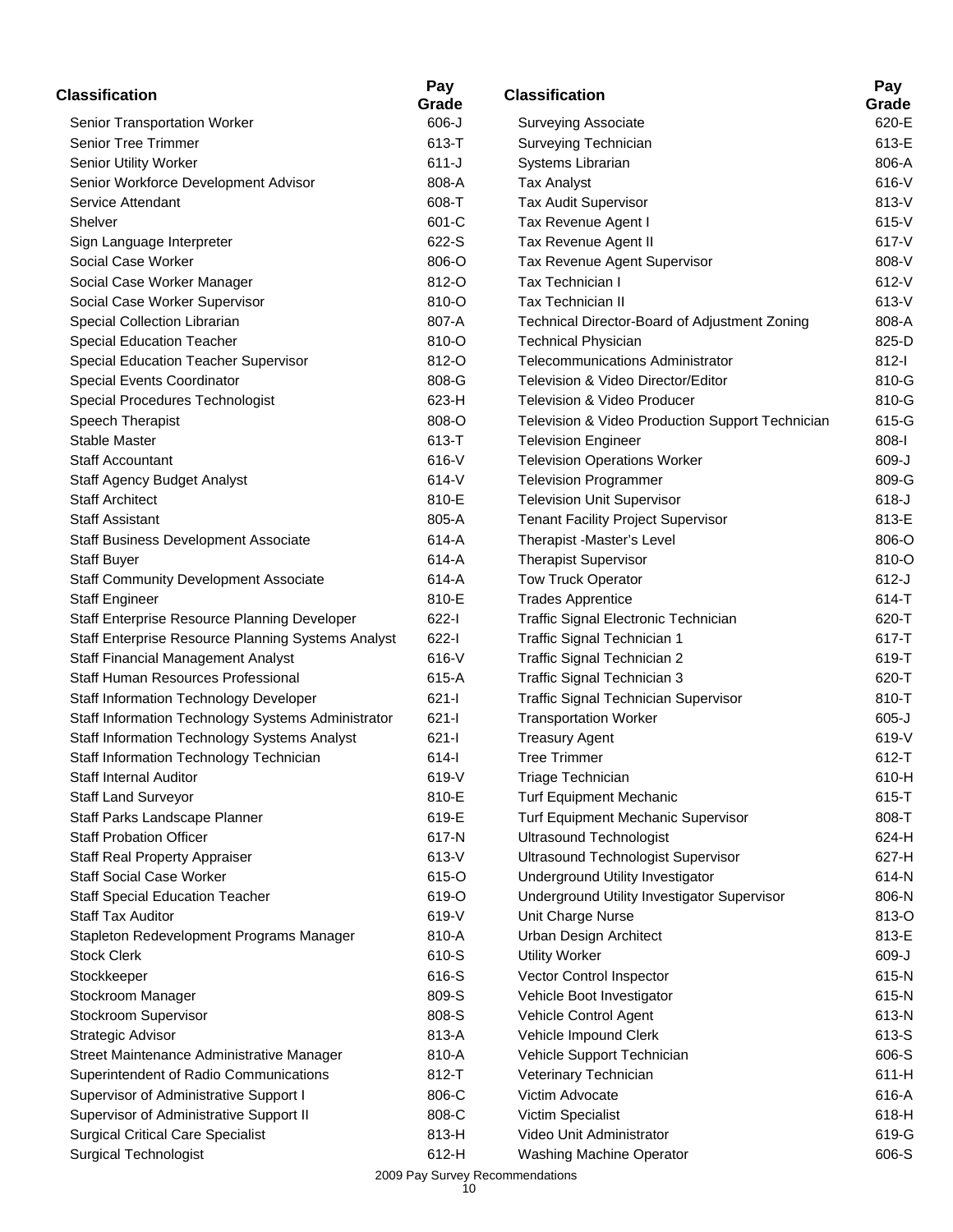| Classification                                  | Pay       |
|-------------------------------------------------|-----------|
|                                                 | Grade     |
| Wastewater Data Technician                      | $612 - V$ |
| <b>Wastewater Quality Control Manager</b>       | 813-E     |
| <b>Wastewater Quality Control Supervisor</b>    | 807-E     |
| Wastewater Systems Data Investigator            | 617-N     |
| Water Quality Investigator                      | 619-N     |
| Webmaster                                       | $811 -$   |
| Women, Infants, and Children (WIC) Counselor    | 613-H     |
| Work Release Technician                         | 614-A     |
| <b>Workers' Compensation Claims Supervisor</b>  | 810-A     |
| Workers' Compensation/Modified Duty Coordinator | 614-A     |
| Youth Counselor                                 | 617-O     |
| <b>Youth Counselor Supervisor</b>               | 808-O     |
| <b>Youth Worker</b>                             | 613-H     |
| Zoo Area Supervisor                             | 806-A     |
| Zoo Commissary Administrator                    | 806-S     |
| Zoo Commissary Worker                           | 609-S     |
| Zoo Curator                                     | 810-A     |
| Zoo Registrar                                   | 617-S     |
| Zoo Veterinarian                                | 815-D     |
| Zoo Veterinary Technician                       | 617-H     |
| Zookeeper                                       | 613-A     |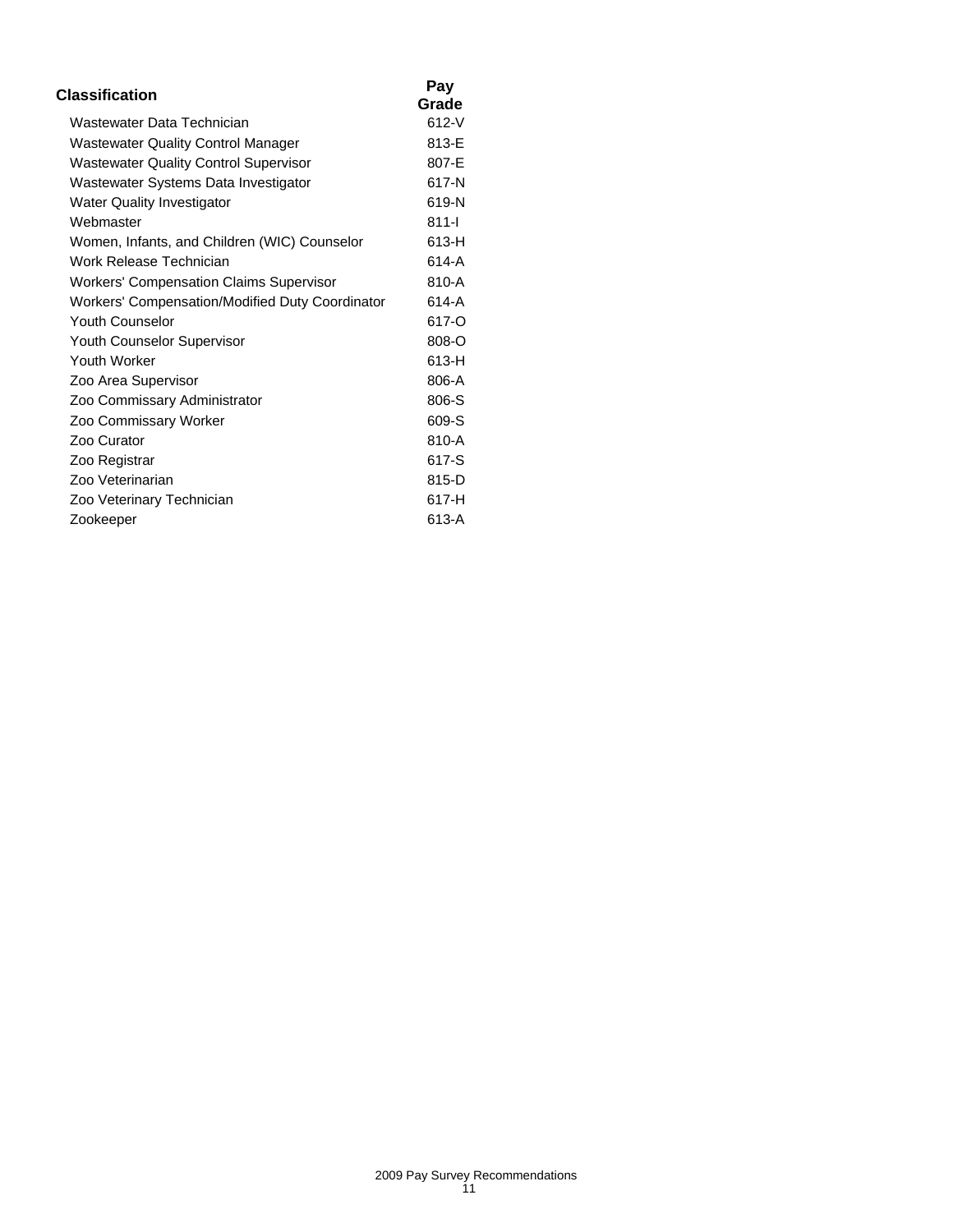# **Part-time and Seasonal Classifications**

| <b>Classifications</b>               | Pav<br>Grade | Hourly<br>Rate |
|--------------------------------------|--------------|----------------|
| Attorney Intern                      | 406-L        | \$24.61        |
| <b>Cooperative Education Trainee</b> | $402-C$      | \$8.89         |
| <b>Custodial Trainee</b>             | $403 - J$    | \$9.28         |
| Forensic Pathology Fellow            | 401-D        | \$34.77        |
| <b>Office Occupations Trainee</b>    | $402-C$      | \$8.89         |
| Professional Occupations Intern I    | 404-A        | \$13.21        |
| Professional Occupations Intern II   | $406-A$      | \$15.34        |
| Professional Occupations Intern III  | 408-A        | \$16.99        |
| Psychology Intern                    | 407-O        | \$16.81        |
| <b>Public Safety Cadet</b>           | $403-B$      | \$10.96        |
| <b>Recreation Trainee</b>            | 401-G        | \$8.51         |
| Social Worker Intern                 | 406-O        | \$12.98        |
| Utility Worker Trainee               | 404-J        | \$10.61        |
| <b>Vocational Mechanic Trainee</b>   | 406-T        | \$15.83        |
| <b>Effective 9/7/2009</b>            |              |                |
| Mayor's Youth Worker                 | 402-A        | \$7.75         |

### **Training Classes**

# **Short Range Classes**

| <b>Classification</b>                | Pay<br>Grade | A                 |        | в       |        | С       |        |
|--------------------------------------|--------------|-------------------|--------|---------|--------|---------|--------|
|                                      |              | <b>Schedule A</b> |        |         |        |         |        |
| Park Seasonal Laborer                | $219-Y$      | \$10.76           |        | \$11.30 |        | \$11.87 |        |
| Pool Supervisor                      | 225-Y        | \$14.43           |        | \$15.14 |        | \$15.90 |        |
| <b>Recreation Aide</b>               | $211 - Y$    | \$7.28            |        | \$7.65  |        | \$8.03  |        |
| <b>Recreation Facility Assistant</b> | 216-Y        | \$9.29            |        | \$9.76  |        | \$10.25 |        |
| <b>Classification</b>                | Pay<br>Grade |                   | 2      | 3       | 4      | 5       | 6      |
|                                      |              | <b>Schedule B</b> |        |         |        |         |        |
| Golf Starter and Ranger              | 310-Y        | \$7.65            | \$8.03 | \$8.43  | \$8.85 | \$9.29  | \$9.76 |

# **Community Rate Classes**

| <b>Classification</b>                | Pay Grade        |         | 2                 |        | 3       | 4       | 5       | 6       |         | 8       |
|--------------------------------------|------------------|---------|-------------------|--------|---------|---------|---------|---------|---------|---------|
|                                      |                  |         | <b>Schedule A</b> |        |         |         |         |         |         |         |
| Activities Leader I - Non-Certified  | $115 - Z$        | \$13.59 | \$14.21           |        | \$14.85 | \$15.53 | \$16.24 | \$16.98 | \$17.75 | \$18.55 |
| Activities Leader II - Certified     | $116 - Z$        | \$20.37 | \$21.30           |        | \$22.27 | \$23.28 | \$24.34 | \$25.45 | \$26.61 | \$27.82 |
| Fitness Instructor I - Non-Certified | $115 - Z$        | \$13.59 | \$14.21           |        | \$14.85 | \$15.53 | \$16.24 | \$16.98 | \$17.75 | \$18.55 |
| Fitness Instructor II - Certified    | $116 - Z$        | \$20.37 | \$21.30           |        | \$22.27 | \$23.28 | \$24.34 | \$25.45 | \$26.61 | \$27.82 |
| Sports Official I - Non Certified    | $115 - Z$        | \$13.59 | \$14.21           |        | \$14.85 | \$15.53 | \$16.24 | \$16.98 | \$17.75 | \$18.55 |
| Sports Official II - Certified       | $116 - Z$        | \$20.37 | \$21.30           |        | \$22.27 | \$23.28 | \$24.34 | \$25.45 | \$26.61 | \$27.82 |
| <b>Classification</b>                | <b>Pay Grade</b> | 1       | $\mathbf{2}$      | 3      | 4       | 5       | 6       |         | 8       | 9       |
|                                      |                  |         | <b>Schedule B</b> |        |         |         |         |         |         |         |
| Usher                                | $310-Z$          | 7.28    | \$7.65            | \$8.03 | \$8.85  | \$9.29  | \$9.76  | \$11.87 | \$12.46 | \$13.08 |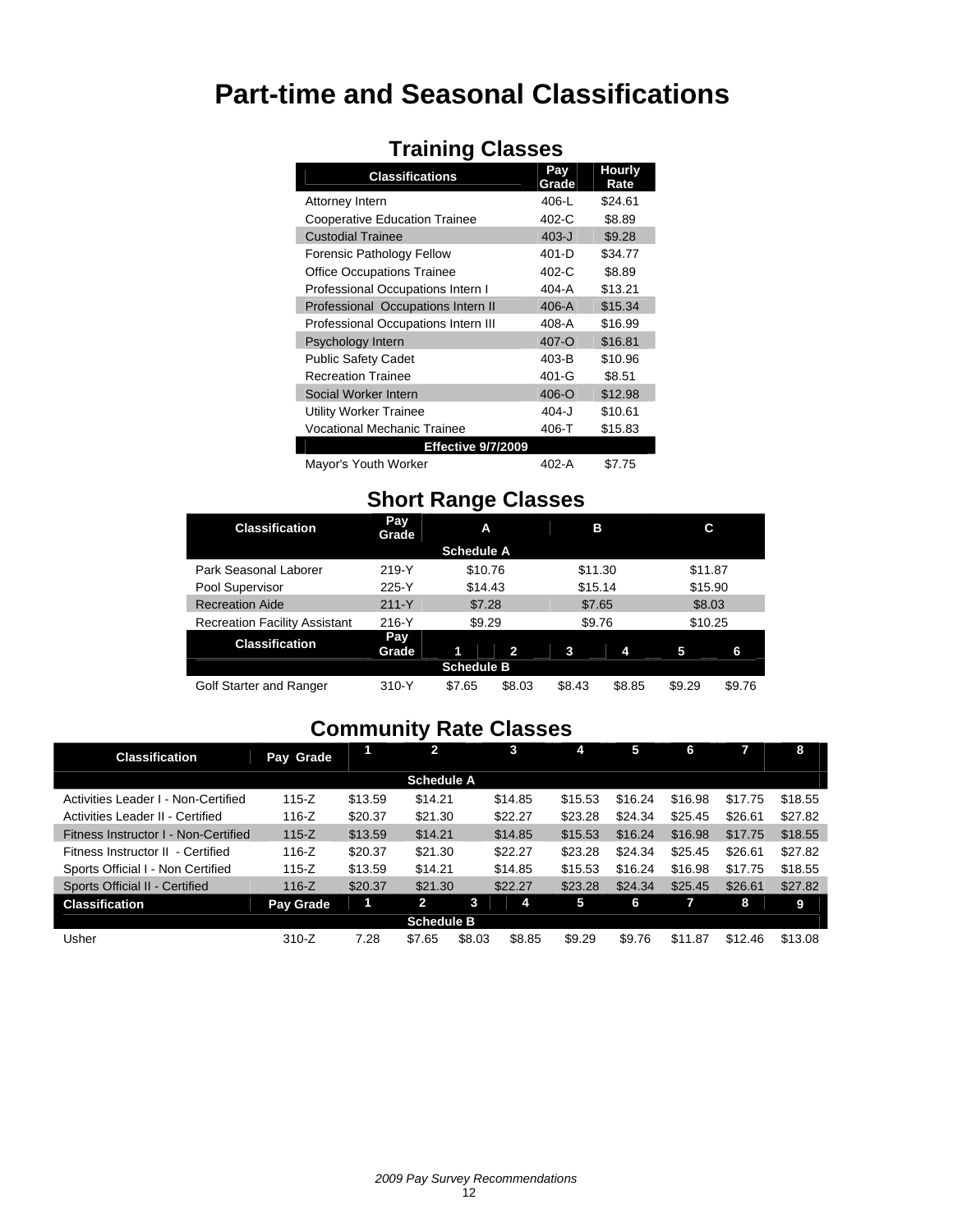### **A - Professional**

|         |        | $\overline{2}$ | 3      | 4      | 5      | 6                    | $\overline{7}$       | 8      | 9      | 10     | 11                   | $12 \overline{ }$                                | 13     | 14                   | 15     | 16                                 | 17     | 18                                 | 19     | 20     | 21            | 22     |
|---------|--------|----------------|--------|--------|--------|----------------------|----------------------|--------|--------|--------|----------------------|--------------------------------------------------|--------|----------------------|--------|------------------------------------|--------|------------------------------------|--------|--------|---------------|--------|
| 612-A   | 34348  | 35124          | 35912  | 36724  | 37548  | 38396                | 39257                | 40141  | 41050  | 41972  | 42917                | 43887                                            | 44868  | 45874                | 46904  | 47959                              | 49038  | 50140                              |        |        |               |        |
| 613-A   | 35912  | 36724          | 37548  | 38396  | 39257  | 40141                | 41050                | 41972  | 42917  | 43887  | 44868                | 45874                                            | 46904  | 47959                | 49038  | 50140                              | 51268  | 52419                              |        |        |               |        |
| 614-A   | 37548  | 38396          | 39257  | 40141  | 41050  | 41972                | 42917                | 43887  | 44868  | 45874  | 46904                | 47959                                            | 49038  | 50140                | 51268  | 52419                              | 53595  | 54795                              |        |        |               |        |
| 615-A   | 39257  | 40141          | 41050  | 41972  | 42917  | 43887                | 44868                | 45874  | 46904  | 47959  | 49038                | 50140                                            | 51268  | 52419                | 53595  | 54795                              | 56031  | 57291                              |        |        |               |        |
| 616-A   | 41050  | 41972          | 42917  | 43887  | 44868  | 45874                | 46904                | 47959  | 49038  | 50140  | 51268                | 52419                                            | 53595  | 54795                | 56031  | 57291                              | 58576  | 59897                              |        |        |               |        |
| 617-A   | 42917  | 43887          | 44868  | 45874  | 46904  | 47959                | 49038                | 50140  | 51268  | 52419  | 53595                | 54795                                            | 56031  | 57291                | 58576  | 59897                              | 61242  | 62624                              |        |        |               |        |
| 619-A   | 46904  | 47959          | 49038  | 50140  | 51268  | 52419                | 53595                | 54795  | 56031  | 57291  | 58576                | 59897                                            | 61242  | 62624                | 64030  | 65472                              | 66951  | 68454                              |        |        |               |        |
| 622-A   | 53595  | 54795          | 56031  | 57291  | 58576  | 59897                | 61242                | 62624  | 64030  | 65472  | 66951                | 68454                                            | 69993  | 71569                | 73181  | 74829                              | 76514  | 78235                              |        |        |               |        |
| 803-A   | 35124  | 35912          | 36724  | 37548  | 38396  | 39257                | 40141                | 41050  | 41972  | 42917  | 43887                | 44868                                            | 45874  | 46904                | 47959  | 49038                              | 50140  | 51268                              | 52419  | 53595  | 54795         | 56031  |
| 805-A   | 40141  | 41050          | 41972  | 42917  | 43887  | 44868                | 45874                | 46904  | 47959  | 49038  | 50140                | 51268                                            | 52419  | 53595                | 54795  | 56031                              | 57291  | 58576                              | 59897  | 61242  | 62624         | 64030  |
| 806-A   | 42917  | 43887          | 44868  | 45874  | 46904  | 47959                | 49038                | 50140  | 51268  | 52419  | 53595                | 54795                                            | 56031  | 57291                | 58576  | 59897                              | 61242  | 62624                              | 64030  | 65472  | 66951         | 68454  |
| 807-A   | 45874  | 46904          | 47959  | 49038  | 50140  | 51268                | 52419                | 53595  | 54795  | 56031  | 57291                | 58576                                            | 59897  | 61242                | 62624  | 64030                              | 65472  | 66951                              | 68454  | 69993  | 71569         | 73181  |
| 808-A   | 49038  | 50140          | 51268  | 52419  | 53595  | 54795                | 56031                | 57291  | 58576  | 59897  | 61242                | 62624                                            | 64030  | 65472                | 66951  | 68454                              | 69993  | 71569                              | 73181  | 74829  | 76514         | 78235  |
| 809-A   | 52419  | 53595          | 54795  | 56031  | 57291  | 58576                | 59897                | 61242  | 62624  | 64030  | 65472                | 66951                                            | 68454  | 69993                | 71569  | 73181                              | 74829  | 76514                              | 78235  | 79992  | 81798         | 83640  |
| 810-A   | 56031  | 57291          | 58576  | 59897  | 61242  | 62624                | 64030                | 65472  | 66951  | 68454  | 69993                | 71569                                            | 73181  | 74829                | 76514  | 78235                              | 79992  | 81798                              | 83640  | 85519  | 87446         | 89409  |
| $811-A$ | 59897  | 61242          | 62624  | 64030  | 65472  | 66951                | 68454                | 69993  | 71569  | 73181  | 74829                | 76514                                            | 78235  | 79992                | 81798  | 83640                              | 85519  | 87446                              | 89409  | 91421  | 93482         | 95590  |
| 812-A   | 64030  | 65472          | 66951  | 68454  | 69993  | 71569                | 73181                | 74829  | 76514  | 78235  | 79992                | 81798                                            | 83640  | 85519                | 87446  | 89409                              | 91421  | 93482                              | 95590  | 97736  | 99929         | 102184 |
| 813-A   | 68454  | 69993          | 71569  | 73181  | 74829  | 76514                | 78235                | 79992  | 81798  | 83640  | 85519                | 87446                                            | 89409  | 91421                | 93482  | 95590                              | 97736  | 99929                              | 102184 | 104487 | 106838        | 109238 |
| 814-A   | 73181  | 74829          | 76514  | 78235  | 79992  | 81798                | 83640                | 85519  | 87446  | 89409  | 91421                | 93482                                            | 95590  | 97736                | 99929  | 102184                             | 104487 | 106838                             | 109238 | 111698 | 114207 116776 |        |
| 815-A   | 78235  | 79992          | 81798  | 83640  | 85519  | 87446                | 89409                | 91421  | 93482  | 95590  | 97736                | 99929                                            | 102184 | 104487               | 106838 |                                    |        | 109238 111698 114207 116776 119406 |        |        | 122097        | 124848 |
| 816-A   | 83640  | 85519          | 87446  | 89409  | 91421  | 93482                | 95590                | 97736  | 99929  | 102184 | 104487               | 106838                                           | 109238 | 111698 114207        |        | 116776 119406                      |        | 122097                             | 124848 | 127660 | 130532        | 133465 |
| 817-A   | 89409  | 91421          | 93482  | 95590  | 97736  | 99929                | 102184               | 104487 | 106838 | 109238 | 111698 114207        |                                                  |        | 116776 119406 122097 |        | 124848                             | 127660 | 130532                             | 133465 | 136471 | 139538 142677 |        |
| 818-A   | 95590  | 97736          | 99929  | 102184 | 104487 | 106838               | 109238 111698 114207 |        |        |        | 116776 119406 122097 |                                                  |        |                      |        | 124848 127660 130532 133465 136471 |        | 139538                             | 142677 | 145888 | 149173 152530 |        |
| 819-A   | 102184 | 104487         | 106838 | 109238 | 111698 | 114207 116776 119406 |                      |        | 122097 |        |                      | 124848 127660 130532 133465 136471 139538 142677 |        |                      |        |                                    | 145888 | 149173                             | 152530 | 155960 | 159475        | 163062 |

#### **C - Clerical**

|       |       |       |       |       | 5     |       |       | 8     | 9     | 10    | 11    | 12    | 13    | 14    | 15    | 16    | 17    | 18    | 19    | 20    | 21    | 22    |
|-------|-------|-------|-------|-------|-------|-------|-------|-------|-------|-------|-------|-------|-------|-------|-------|-------|-------|-------|-------|-------|-------|-------|
| 601-C | 19356 | 19792 | 20240 | 20701 | 21162 | 21634 | 22119 | 22616 | 23125 | 23646 | 24179 | 24725 | 25282 | 25852 | 26434 | 27028 | 27634 | 28252 |       |       |       |       |
| 605-C | 23125 | 23646 | 24179 | 24725 | 25282 | 25852 | 26434 | 27028 | 27634 | 28252 | 28882 | 29536 | 30203 | 30882 | 31573 | 32288 | 33015 | 33754 |       |       |       |       |
| 606-C | 24179 | 24725 | 25282 | 25852 | 26434 | 27028 | 27634 | 28252 | 28882 | 29536 | 30203 | 30882 | 31573 | 32288 | 33015 | 33754 | 34518 | 35293 |       |       |       |       |
| 608-C | 26434 | 27028 | 27634 | 28252 | 28882 | 29536 | 30203 | 30882 | 31573 | 32288 | 33015 | 33754 | 34518 | 35293 | 36093 | 36905 | 37742 | 38590 |       |       |       |       |
| 610-C | 28882 | 29536 | 30203 | 30882 | 31573 | 32288 | 33015 | 33754 | 34518 | 35293 | 36093 | 36905 | 37742 | 38590 | 39463 | 40347 | 41256 | 42190 |       |       |       |       |
| 612-C | 31573 | 32288 | 33015 | 33754 | 34518 | 35293 | 36093 | 36905 | 37742 | 38590 | 39463 | 40347 | 41256 | 42190 | 43135 | 44105 | 45099 | 46117 |       |       |       |       |
| 613-C | 33015 | 33754 | 34518 | 35293 | 36093 | 36905 | 37742 | 38590 | 39463 | 40347 | 41256 | 42190 | 43135 | 44105 | 45099 | 46117 | 47159 | 48225 |       |       |       |       |
| 614-C | 34518 | 35293 | 36093 | 36905 | 37742 | 38590 | 39463 | 40347 | 41256 | 42190 | 43135 | 44105 | 45099 | 46117 | 47159 | 48225 | 49316 | 50431 |       |       |       |       |
| 616-C | 37742 | 38590 | 39463 | 40347 | 41256 | 42190 | 43135 | 44105 | 45099 | 46117 | 47159 | 48225 | 49316 | 50431 | 51571 | 52734 | 53922 | 55134 |       |       |       |       |
| 617-C | 39463 | 40347 | 41256 | 42190 | 43135 | 44105 | 45099 | 46117 | 47159 | 48225 | 49316 | 50431 | 51571 | 52734 | 53922 | 55134 | 56370 | 57643 |       |       |       |       |
| 804-C | 34518 | 35293 | 36093 | 36905 | 37742 | 38590 | 39463 | 40347 | 41256 | 42190 | 43135 | 44105 | 45099 | 46117 | 47159 | 48225 | 49316 | 50431 | 51571 | 52734 | 53922 | 55134 |
| 805-C | 36905 | 37742 | 38590 | 39463 | 40347 | 41256 | 42190 | 43135 | 44105 | 45099 | 46117 | 47159 | 48225 | 49316 | 50431 | 51571 | 52734 | 53922 | 55134 | 56370 | 57643 | 58940 |
| 806-C | 39463 | 40347 | 41256 | 42190 | 43135 | 44105 | 45099 | 46117 | 47159 | 48225 | 49316 | 50431 | 51571 | 52734 | 53922 | 55134 | 56370 | 57643 | 58940 | 60261 | 61618 | 63000 |
| 807-C | 42190 | 43135 | 44105 | 45099 | 46117 | 47159 | 48225 | 49316 | 50431 | 51571 | 52734 | 53922 | 55134 | 56370 | 57643 | 58940 | 60261 | 61618 | 63000 | 64418 | 65872 | 67351 |
| 808-C | 45099 | 46117 | 47159 | 48225 | 49316 | 50431 | 51571 | 52734 | 53922 | 55134 | 56370 | 57643 | 58940 | 60261 | 61618 | 63000 | 64418 | 65872 | 67351 | 68866 | 70417 | 72005 |
| 807-C | 42190 | 43135 | 44105 | 45099 | 46117 | 47159 | 48225 | 49316 | 50431 | 51571 | 52734 | 53922 | 55134 | 56370 | 57643 | 58940 | 60261 | 61618 | 63000 | 64418 | 65872 | 67351 |

**D - Doctors**

|         |                     |        |               |                                                                                                                                                    |        |       |       | 8      | 9     | 10    | 11    | 12    | 13    | 14    | 15                                                                                                       | 16    | 17     | 18            | 19    | 20                                                                                                                            | 21                   | 22 |
|---------|---------------------|--------|---------------|----------------------------------------------------------------------------------------------------------------------------------------------------|--------|-------|-------|--------|-------|-------|-------|-------|-------|-------|----------------------------------------------------------------------------------------------------------|-------|--------|---------------|-------|-------------------------------------------------------------------------------------------------------------------------------|----------------------|----|
| 815-D   | 66115               | 67605  | 69132         | 70684                                                                                                                                              | 72272  | 73896 | 75556 | 77253  | 78986 | 80768 | 82586 | 84440 | 86343 | 88282 | 90270                                                                                                    | 92306 | 94378  | 96499         | 98669 | 100887                                                                                                                        | 103153 105468        |    |
| 819-D   | 86343               | 88282  | 90270         | 92306                                                                                                                                              | 94378  | 96499 | 98669 | 100887 |       |       |       |       |       |       | 103153 105468 107844 110268 112752 115285 117879 120533 123248 126024 128860 131757                      |       |        |               |       |                                                                                                                               | 134726 137756        |    |
| 821-D I | 98669               | 100887 |               | 103153 105468 107844                                                                                                                               |        |       |       |        |       |       |       |       |       |       | 110268 112752 115285 117879 120533 123248 126024 128860 131757 134726 137756 140859 144022 147258 150567 |       |        |               |       |                                                                                                                               | 153960 157427        |    |
|         | 822-D 105468        |        | 107844 110268 | 112752                                                                                                                                             |        |       |       |        |       |       |       |       |       |       | 115285 117879 120533 123248 126024 128860 131757 134726 137756 140859 144022 147258                      |       | 150567 | 153960 157427 |       |                                                                                                                               | 160966 164590 168298 |    |
|         | 824-D 120533        | 123248 | 126024        | 128860                                                                                                                                             |        |       |       |        |       |       |       |       |       |       | 131757 134726 137756 140859 144022 147258 150567 153960 157427 160966 164590 168298 172080 175946 179909 |       |        |               |       | 183957                                                                                                                        | 188102 192332        |    |
| $825-D$ | 128860              |        |               | 131757 134726 137756 140859 144022 147258 150567 153960 157427 160966 164590 168298 172080 175946 179909 183957 188102 192332 196659               |        |       |       |        |       |       |       |       |       |       |                                                                                                          |       |        |               |       |                                                                                                                               | 201083 205604        |    |
| $826-D$ |                     | 140859 |               | 144022 147258                                                                                                                                      | 150567 |       |       |        |       |       |       |       |       |       |                                                                                                          |       |        |               |       | 153960 157427 160966 164590 168298 172080 175946 179909 183957 188102 192332 196659 201083 205604 210234 214960 219796        |                      |    |
| 827-D   |                     | 150567 |               | 153960 157427                                                                                                                                      |        |       |       |        |       |       |       |       |       |       |                                                                                                          |       |        |               |       | 160966 164590 168298 172080 175946 179909 183957 188102 192332 196659 201083 205604 210234 214960 219796 224741 229795 234970 |                      |    |
| $828-D$ | 157427              |        |               | 160966 164590 168298 172080 175946 179909 183957 188102 192332 196659 201083 205604 210234 214960 219796 224741 229795 234970 240255 245660 251187 |        |       |       |        |       |       |       |       |       |       |                                                                                                          |       |        |               |       |                                                                                                                               |                      |    |
|         | 829-D 168298        | 172080 |               | 175946 179909                                                                                                                                      | 183957 |       |       |        |       |       |       |       |       |       |                                                                                                          |       |        |               |       | 188102 192332 196659 201083 205604 210234 214960 219796 224741 229795 234970 240255 245660 251187 256835 262616 268531        |                      |    |
|         | 831-D 192332        | 196659 |               | 201083 205604 210234 214960 219796 224741 229795 234970 240255 245660 251187 256835 262616 268531 274579 280760 287074 293534 300140 306891        |        |       |       |        |       |       |       |       |       |       |                                                                                                          |       |        |               |       |                                                                                                                               |                      |    |
|         | 883-D 219796 224741 |        |               | 229795 234970 240255 245660 251187 256835 262616 268531 274579 280760 287074 293534 300140 306891 313799 320865 328088 335469 343020 350741        |        |       |       |        |       |       |       |       |       |       |                                                                                                          |       |        |               |       |                                                                                                                               |                      |    |

#### **E - Engineering and Science**

|       |        | $\overline{2}$ | 3      | 4      | 5      | 6      | $\overline{7}$ | 8      | 9      | 10     | 11                              | $12 \overline{ }$ | 13     | 14     | 15                   | 16     | 17                   | 18     | 19            | 20     | 21     | 22     |
|-------|--------|----------------|--------|--------|--------|--------|----------------|--------|--------|--------|---------------------------------|-------------------|--------|--------|----------------------|--------|----------------------|--------|---------------|--------|--------|--------|
| 610-E | 29185  | 29839          | 30506  | 31197  | 31900  | 32615  | 33354          | 34106  | 34869  | 35657  | 36457                           | 37281             | 38117  | 38978  | 39851                | 40747  | 41669                | 42602  |               |        |        |        |
| 613-E | 33354  | 34106          | 34869  | 35657  | 36457  | 37281  | 38117          | 38978  | 39851  | 40747  | 41669                           | 42602             | 43559  | 44541  | 45547                | 46577  | 47619                | 48686  |               |        |        |        |
| 614-E | 34869  | 35657          | 36457  | 37281  | 38117  | 38978  | 39851          | 40747  | 41669  | 42602  | 43559                           | 44541             | 45547  | 46577  | 47619                | 48686  | 49777                | 50892  |               |        |        |        |
| 615-E | 36457  | 37281          | 38117  | 38978  | 39851  | 40747  | 41669          | 42602  | 43559  | 44541  | 45547                           | 46577             | 47619  | 48686  | 49777                | 50892  | 52031                | 53207  |               |        |        |        |
| 616-E | 38117  | 38978          | 39851  | 40747  | 41669  | 42602  | 43559          | 44541  | 45547  | 46577  | 47619                           | 48686             | 49777  | 50892  | 52031                | 53207  | 54407                | 55631  |               |        |        |        |
| 617-E | 39851  | 40747          | 41669  | 42602  | 43559  | 44541  | 45547          | 46577  | 47619  | 48686  | 49777                           | 50892             | 52031  | 53207  | 54407                | 55631  | 56879                | 58164  |               |        |        |        |
| 618-E | 41669  | 42602          | 43559  | 44541  | 45547  | 46577  | 47619          | 48686  | 49777  | 50892  | 52031                           | 53207             | 54407  | 55631  | 56879                | 58164  | 59473                | 60806  |               |        |        |        |
| 619-E | 43559  | 44541          | 45547  | 46577  | 47619  | 48686  | 49777          | 50892  | 52031  | 53207  | 54407                           | 55631             | 56879  | 58164  | 59473                | 60806  | 62176                | 63569  |               |        |        |        |
| 620-E | 45547  | 46577          | 47619  | 48686  | 49777  | 50892  | 52031          | 53207  | 54407  | 55631  | 56879                           | 58164             | 59473  | 60806  | 62176                | 63569  | 65000                | 66466  |               |        |        |        |
| 621-E | 47619  | 48686          | 49777  | 50892  | 52031  | 53207  | 54407          | 55631  | 56879  | 58164  | 59473                           | 60806             | 62176  | 63569  | 65000                | 66466  | 67957                | 69484  |               |        |        |        |
| 807-E | 42602  | 43559          | 44541  | 45547  | 46577  | 47619  | 48686          | 49777  | 50892  | 52031  | 53207                           | 54407             | 55631  | 56879  | 58164                | 59473  | 60806                | 62176  | 63569         | 65000  | 66466  | 67957  |
| 808-E | 45547  | 46577          | 47619  | 48686  | 49777  | 50892  | 52031          | 53207  | 54407  | 55631  | 56879                           | 58164             | 59473  | 60806  | 62176                | 63569  | 65000                | 66466  | 67957         | 69484  | 71047  | 72647  |
| 809-E | 48686  | 49777          | 50892  | 52031  | 53207  | 54407  | 55631          | 56879  | 58164  | 59473  | 60806                           | 62176             | 63569  | 65000  | 66466                | 67957  | 69484                | 71047  | 72647         | 74283  | 75956  | 77665  |
| 810-E | 52031  | 53207          | 54407  | 55631  | 56879  | 58164  | 59473          | 60806  | 62176  | 63569  | 65000                           | 66466             | 67957  | 69484  | 71047                | 72647  | 74283                | 75956  | 77665         | 79410  | 81192  | 83022  |
| 812-E | 59473  | 60806          | 62176  | 63569  | 65000  | 66466  | 67957          | 69484  | 71047  | 72647  | 74283                           | 75956             | 77665  | 79410  | 81192                | 83022  | 84888                | 86803  | 88755         | 90755  | 92791  | 94875  |
| 813-E | 63569  | 65000          | 66466  | 67957  | 69484  | 71047  | 72647          | 74283  | 75956  | 77665  | 79410                           | 81192             | 83022  | 84888  | 86803                | 88755  | 90755                | 92791  | 94875         | 97008  | 99190  | 101420 |
| 814-E | 67957  | 69484          | 71047  | 72647  | 74283  | 75956  | 77665          | 79410  | 81192  | 83022  | 84888                           | 86803             | 88755  | 90755  | 92791                | 94875  | 97008                | 99190  | 101420        | 103699 | 106038 | 108426 |
| 815-E | 72647  | 74283          | 75956  | 77665  | 79410  | 81192  | 83022          | 84888  | 86803  | 88755  | 90755                           | 92791             | 94875  | 97008  | 99190                | 101420 | 103699               | 106038 | 108426        | 110862 | 113358 | 115904 |
| 816-E | 77665  | 79410          | 81192  | 83022  | 84888  | 86803  | 88755          | 90755  | 92791  | 94875  | 97008                           | 99190             | 101420 | 103699 | 106038               | 108426 | 110862               | 113358 | 115904 118509 |        | 121176 | 123903 |
| 817-E | 83022  | 84888          | 86803  | 88755  | 90755  | 92791  | 94875          | 97008  | 99190  | 101420 | 103699                          | 106038            | 108426 |        | 110862 113358 115904 |        | 118509               | 121176 | 123903        | 126690 | 129539 | 132447 |
| 818-E | 88755  | 90755          | 92791  | 94875  | 97008  | 99190  | 101420         | 103699 | 106038 | 108426 | 110862                          | 113358            | 115904 | 118509 | 121176               | 123903 | 126690               | 129539 | 132447        | 135429 | 138471 | 141586 |
| 819-E | 94875  | 97008          | 99190  | 101420 | 103699 | 106038 | 108426         | 110862 | 113358 | 115904 | 118509                          | 121176            | 123903 | 126690 | 129539               | 132447 | 135429               | 138471 | 141586        | 144773 | 148034 | 151367 |
| 820-E | 101420 | 103699         | 106038 | 108426 | 110862 | 113358 | 115904 118509  |        | 121176 |        | 123903 126690 129539 132447     |                   |        | 135429 | 138471 141586        |        | 144773 148034 151367 |        |               | 154772 | 158251 | 161814 |
|       |        |                |        |        |        |        |                |        |        |        | 2009 Pay survey Recommendations |                   |        |        |                      |        |                      |        |               |        |        |        |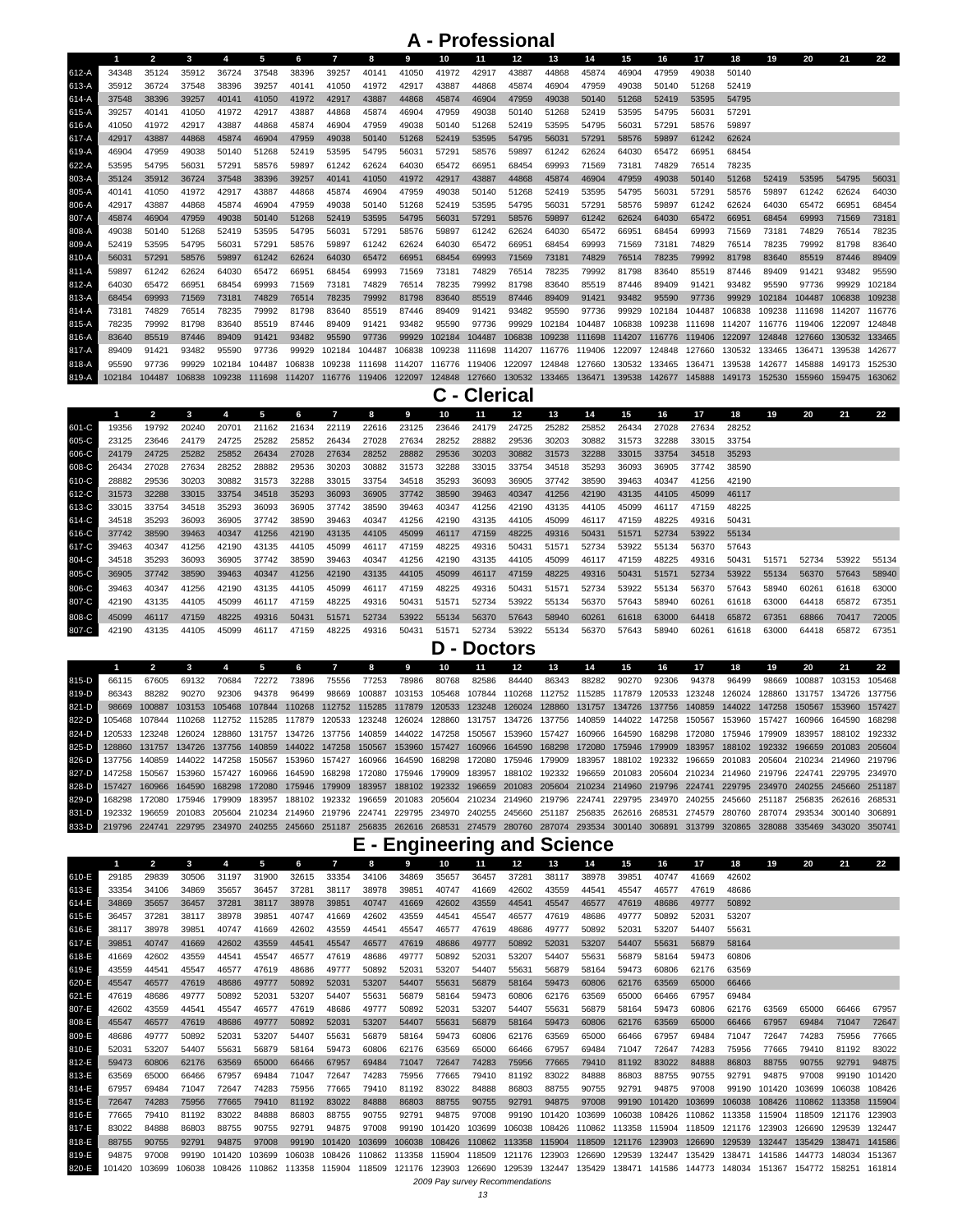### **G - Art, Design, Recreation, Media, and Entertainment**

|       |       | 2     | 3     | 4     | 5     | 6     |       | 8     | 9     | 10    | 11    | $12 \overline{ }$ | 13    | 14    | 15    | 16    | 17    | 18    | 19    | 20    | 21    | 22    |
|-------|-------|-------|-------|-------|-------|-------|-------|-------|-------|-------|-------|-------------------|-------|-------|-------|-------|-------|-------|-------|-------|-------|-------|
| 600-G | 19671 | 20119 | 20568 | 21028 | 21501 | 21986 | 22483 | 22992 | 23513 | 24046 | 24591 | 25149             | 25719 | 26300 | 26894 | 27500 | 28118 | 28749 |       |       |       |       |
| 601-G | 20568 | 21028 | 21501 | 21986 | 22483 | 22992 | 23513 | 24046 | 24591 | 25149 | 25719 | 26300             | 26894 | 27500 | 28118 | 28749 | 29391 | 30058 |       |       |       |       |
| 605-G | 24591 | 25149 | 25719 | 26300 | 26894 | 27500 | 28118 | 28749 | 29391 | 30058 | 30736 | 31427             | 32130 | 32857 | 33597 | 34348 | 35124 | 35912 |       |       |       |       |
| 606-G | 25719 | 26300 | 26894 | 27500 | 28118 | 28749 | 29391 | 30058 | 30736 | 31427 | 32130 | 32857             | 33597 | 34348 | 35124 | 35912 | 36724 | 37548 |       |       |       |       |
| 608-G | 28118 | 28749 | 29391 | 30058 | 30736 | 31427 | 32130 | 32857 | 33597 | 34348 | 35124 | 35912             | 36724 | 37548 | 38396 | 39257 | 40141 | 41050 |       |       |       |       |
| 610-G | 30736 | 31427 | 32130 | 32857 | 33597 | 34348 | 35124 | 35912 | 36724 | 37548 | 38396 | 39257             | 40141 | 41050 | 41972 | 42917 | 43887 | 44868 |       |       |       |       |
| 611-G | 32130 | 32857 | 33597 | 34348 | 35124 | 35912 | 36724 | 37548 | 38396 | 39257 | 40141 | 41050             | 41972 | 42917 | 43887 | 44868 | 45874 | 46904 |       |       |       |       |
| 612-G | 33597 | 34348 | 35124 | 35912 | 36724 | 37548 | 38396 | 39257 | 40141 | 41050 | 41972 | 42917             | 43887 | 44868 | 45874 | 46904 | 47959 | 49038 |       |       |       |       |
| 613-G | 35124 | 35912 | 36724 | 37548 | 38396 | 39257 | 40141 | 41050 | 41972 | 42917 | 43887 | 44868             | 45874 | 46904 | 47959 | 49038 | 50140 | 51268 |       |       |       |       |
| 614-G | 36724 | 37548 | 38396 | 39257 | 40141 | 41050 | 41972 | 42917 | 43887 | 44868 | 45874 | 46904             | 47959 | 49038 | 50140 | 51268 | 52419 | 53595 |       |       |       |       |
| 615-G | 38396 | 39257 | 40141 | 41050 | 41972 | 42917 | 43887 | 44868 | 45874 | 46904 | 47959 | 49038             | 50140 | 51268 | 52419 | 53595 | 54795 | 56031 |       |       |       |       |
| 616-G | 40141 | 41050 | 41972 | 42917 | 43887 | 44868 | 45874 | 46904 | 47959 | 49038 | 50140 | 51268             | 52419 | 53595 | 54795 | 56031 | 57291 | 58576 |       |       |       |       |
| 618-G | 43887 | 44868 | 45874 | 46904 | 47959 | 49038 | 50140 | 51268 | 52419 | 53595 | 54795 | 56031             | 57291 | 58576 | 59897 | 61242 | 62624 | 64030 |       |       |       |       |
| 619-G | 45874 | 46904 | 47959 | 49038 | 50140 | 51268 | 52419 | 53595 | 54795 | 56031 | 57291 | 58576             | 59897 | 61242 | 62624 | 64030 | 65472 | 66951 |       |       |       |       |
| 620-G | 47959 | 49038 | 50140 | 51268 | 52419 | 53595 | 54795 | 56031 | 57291 | 58576 | 59897 | 61242             | 62624 | 64030 | 65472 | 66951 | 68454 | 69993 |       |       |       |       |
| 803-G | 34348 | 35124 | 35912 | 36724 | 37548 | 38396 | 39257 | 40141 | 41050 | 41972 | 42917 | 43887             | 44868 | 45874 | 46904 | 47959 | 49038 | 50140 | 51268 | 52419 | 53595 | 54795 |
| 805-G | 39257 | 40141 | 41050 | 41972 | 42917 | 43887 | 44868 | 45874 | 46904 | 47959 | 49038 | 50140             | 51268 | 52419 | 53595 | 54795 | 56031 | 57291 | 58576 | 59897 | 61242 | 62624 |
| 807-G | 44868 | 45874 | 46904 | 47959 | 49038 | 50140 | 51268 | 52419 | 53595 | 54795 | 56031 | 57291             | 58576 | 59897 | 61242 | 62624 | 64030 | 65472 | 66951 | 68454 | 69993 | 71569 |
| 808-G | 47959 | 49038 | 50140 | 51268 | 52419 | 53595 | 54795 | 56031 | 57291 | 58576 | 59897 | 61242             | 62624 | 64030 | 65472 | 66951 | 68454 | 69993 | 71569 | 73181 | 74829 | 76514 |
| 809-G | 51268 | 52419 | 53595 | 54795 | 56031 | 57291 | 58576 | 59897 | 61242 | 62624 | 64030 | 65472             | 66951 | 68454 | 69993 | 71569 | 73181 | 74829 | 76514 | 78235 | 79992 | 81798 |
| 810-G | 54795 | 56031 | 57291 | 58576 | 59897 | 61242 | 62624 | 64030 | 65472 | 66951 | 68454 | 69993             | 71569 | 73181 | 74829 | 76514 | 78235 | 79992 | 81798 | 83640 | 85519 | 87446 |
| 812-G | 62624 | 64030 | 65472 | 66951 | 68454 | 69993 | 71569 | 73181 | 74829 | 76514 | 78235 | 79992             | 81798 | 83640 | 85519 | 87446 | 89409 | 91421 | 93482 | 95590 | 97736 | 99929 |

### **H - Health Technical and Related Support**

|       | 1     | $\overline{2}$ | $\mathbf{3}$ | 4     | 5     | 6     | $\overline{7}$ | 8     | 9     | 10    | 11                  | 12    | 13    | 14     | 15     | 16     | 17     | 18     | 19                                                             | 20     | 21     | 22     |
|-------|-------|----------------|--------------|-------|-------|-------|----------------|-------|-------|-------|---------------------|-------|-------|--------|--------|--------|--------|--------|----------------------------------------------------------------|--------|--------|--------|
| 607-H | 23161 | 23682          | 24216        | 24761 | 25319 | 25888 | 26470          | 27064 | 27670 | 28288 | 28930               | 29585 | 30252 | 30930  | 31621  | 32336  | 33063  | 33803  |                                                                |        |        |        |
| 609-H | 25319 | 25888          | 26470        | 27064 | 27670 | 28288 | 28930          | 29585 | 30252 | 30930 | 31621               | 32336 | 33063 | 33803  | 34566  | 35342  | 36142  | 36954  |                                                                |        |        |        |
| 610-H | 26470 | 27064          | 27670        | 28288 | 28930 | 29585 | 30252          | 30930 | 31621 | 32336 | 33063               | 33803 | 34566 | 35342  | 36142  | 36954  | 37790  | 38639  |                                                                |        |        |        |
| 611-H | 27670 | 28288          | 28930        | 29585 | 30252 | 30930 | 31621          | 32336 | 33063 | 33803 | 34566               | 35342 | 36142 | 36954  | 37790  | 38639  | 39511  | 40396  |                                                                |        |        |        |
| 612-H | 28930 | 29585          | 30252        | 30930 | 31621 | 32336 | 33063          | 33803 | 34566 | 35342 | 36142               | 36954 | 37790 | 38639  | 39511  | 40396  | 41305  | 42238  |                                                                |        |        |        |
| 613-H | 30252 | 30930          | 31621        | 32336 | 33063 | 33803 | 34566          | 35342 | 36142 | 36954 | 37790               | 38639 | 39511 | 40396  | 41305  | 42238  | 43184  | 44153  |                                                                |        |        |        |
| 614-H | 31621 | 32336          | 33063        | 33803 | 34566 | 35342 | 36142          | 36954 | 37790 | 38639 | 39511               | 40396 | 41305 | 42238  | 43184  | 44153  | 45147  | 46165  |                                                                |        |        |        |
| 615-H | 33063 | 33803          | 34566        | 35342 | 36142 | 36954 | 37790          | 38639 | 39511 | 40396 | 41305               | 42238 | 43184 | 44153  | 45147  | 46165  | 47207  | 48274  |                                                                |        |        |        |
| 616-H | 34566 | 35342          | 36142        | 36954 | 37790 | 38639 | 39511          | 40396 | 41305 | 42238 | 43184               | 44153 | 45147 | 46165  | 47207  | 48274  | 49365  | 50480  |                                                                |        |        |        |
| 617-H | 36142 | 36954          | 37790        | 38639 | 39511 | 40396 | 41305          | 42238 | 43184 | 44153 | 45147               | 46165 | 47207 | 48274  | 49365  | 50480  | 51619  | 52783  |                                                                |        |        |        |
| 618-H | 37790 | 38639          | 39511        | 40396 | 41305 | 42238 | 43184          | 44153 | 45147 | 46165 | 47207               | 48274 | 49365 | 50480  | 51619  | 52783  | 53970  | 55182  |                                                                |        |        |        |
| 619-H | 39511 | 40396          | 41305        | 42238 | 43184 | 44153 | 45147          | 46165 | 47207 | 48274 | 49365               | 50480 | 51619 | 52783  | 53970  | 55182  | 56419  | 57691  |                                                                |        |        |        |
| 620-H | 41305 | 42238          | 43184        | 44153 | 45147 | 46165 | 47207          | 48274 | 49365 | 50480 | 51619               | 52783 | 53970 | 55182  | 56419  | 57691  | 58988  | 60321  |                                                                |        |        |        |
| 622-H | 45147 | 46165          | 47207        | 48274 | 49365 | 50480 | 51619          | 52783 | 53970 | 55182 | 56419               | 57691 | 58988 | 60321  | 61679  | 63072  | 64491  | 65945  |                                                                |        |        |        |
| 623-H | 47207 | 48274          | 49365        | 50480 | 51619 | 52783 | 53970          | 55182 | 56419 | 57691 | 58988               | 60321 | 61679 | 63072  | 64491  | 65945  | 67424  | 68939  |                                                                |        |        |        |
| 624-H | 49365 | 50480          | 51619        | 52783 | 53970 | 55182 | 56419          | 57691 | 58988 | 60321 | 61679               | 63072 | 64491 | 65945  | 67424  | 68939  | 70490  | 72078  |                                                                |        |        |        |
| 625-H | 51619 | 52783          | 53970        | 55182 | 56419 | 57691 | 58988          | 60321 | 61679 | 63072 | 64491               | 65945 | 67424 | 68939  | 70490  | 72078  | 73702  | 75362  |                                                                |        |        |        |
| 627-H | 56419 | 57691          | 58988        | 60321 | 61679 | 63072 | 64491          | 65945 | 67424 | 68939 | 70490               | 72078 | 73702 | 75362  | 77059  | 78792  | 80562  | 82380  |                                                                |        |        |        |
| 628-H | 58988 | 60321          | 61679        | 63072 | 64491 | 65945 | 67424          | 68939 | 70490 | 72078 | 73702               | 75362 | 77059 | 78792  | 80562  | 82380  | 84234  | 86125  |                                                                |        |        |        |
| 803-H | 29585 | 30252          | 30930        | 31621 | 32336 | 33063 | 33803          | 34566 | 35342 | 36142 | 36954               | 37790 | 38639 | 39511  | 40396  | 41305  | 42238  | 43184  | 44153                                                          | 45147  | 46165  | 47207  |
| 805-H | 33803 | 34566          | 35342        | 36142 | 36954 | 37790 | 38639          | 39511 | 40396 | 41305 | 42238               | 43184 | 44153 | 45147  | 46165  | 47207  | 48274  | 49365  | 50480                                                          | 51619  | 52783  | 53970  |
| 806-H | 36142 | 36954          | 37790        | 38639 | 39511 | 40396 | 41305          | 42238 | 43184 | 44153 | 45147               | 46165 | 47207 | 48274  | 49365  | 50480  | 51619  | 52783  | 53970                                                          | 55182  | 56419  | 57691  |
| 807-H | 38639 | 39511          | 40396        | 41305 | 42238 | 43184 | 44153          | 45147 | 46165 | 47207 | 48274               | 49365 | 50480 | 51619  | 52783  | 53970  | 55182  | 56419  | 57691                                                          | 58988  | 60321  | 61679  |
| 808-H | 41305 | 42238          | 43184        | 44153 | 45147 | 46165 | 47207          | 48274 | 49365 | 50480 | 51619               | 52783 | 53970 | 55182  | 56419  | 57691  | 58988  | 60321  | 61679                                                          | 63072  | 64491  | 65945  |
| 809-H | 44153 | 45147          | 46165        | 47207 | 48274 | 49365 | 50480          | 51619 | 52783 | 53970 | 55182               | 56419 | 57691 | 58988  | 60321  | 61679  | 63072  | 64491  | 65945                                                          | 67424  | 68939  | 70490  |
| 810-H | 47207 | 48274          | 49365        | 50480 | 51619 | 52783 | 53970          | 55182 | 56419 | 57691 | 58988               | 60321 | 61679 | 63072  | 64491  | 65945  | 67424  | 68939  | 70490                                                          | 72078  | 73702  | 75362  |
| 811-H | 50480 | 51619          | 52783        | 53970 | 55182 | 56419 | 57691          | 58988 | 60321 | 61679 | 63072               | 64491 | 65945 | 67424  | 68939  | 70490  | 72078  | 73702  | 75362                                                          | 77059  | 78792  | 80562  |
| 812-H | 53970 | 55182          | 56419        | 57691 | 58988 | 60321 | 61679          | 63072 | 64491 | 65945 | 67424               | 68939 | 70490 | 72078  | 73702  | 75362  | 77059  | 78792  | 80562                                                          | 82380  | 84234  | 86125  |
| 813-H | 57691 | 58988          | 60321        | 61679 | 63072 | 64491 | 65945          | 67424 | 68939 | 70490 | 72078               | 73702 | 75362 | 77059  | 78792  | 80562  | 82380  | 84234  | 86125                                                          | 88064  | 90039  | 92064  |
| 814-H | 61679 | 63072          | 64491        | 65945 | 67424 | 68939 | 70490          | 72078 | 73702 | 75362 | 77059               | 78792 | 80562 | 82380  | 84234  | 86125  | 88064  | 90039  | 92064                                                          | 94136  | 96257  | 98427  |
| 815-H | 65945 | 67424          | 68939        | 70490 | 72078 | 73702 | 75362          | 77059 | 78792 | 80562 | 82380               | 84234 | 86125 | 88064  | 90039  | 92064  | 94136  | 96257  | 98427                                                          | 100644 | 102911 | 105226 |
| 816-H | 70490 | 72078          | 73702        | 75362 | 77059 | 78792 | 80562          | 82380 | 84234 | 86125 | 88064               | 90039 | 92064 | 94136  | 96257  | 98427  | 100644 | 102911 | 105226                                                         | 107589 | 110013 | 112486 |
| 817-H | 75362 | 77059          | 78792        | 80562 | 82380 | 84234 | 86125          | 88064 | 90039 | 92064 | 94136               | 96257 | 98427 | 100644 | 102911 | 105226 | 107589 | 110013 | 112486 115019                                                  |        | 117612 | 120255 |
| 818-H | 80562 | 82380          | 84234        | 86125 | 88064 | 90039 | 92064          | 94136 | 96257 |       | 98427 100644 102911 |       |       |        |        |        |        |        | 105226 107589 110013 112486 115019 117612 120255 122957 125721 |        |        | 128545 |

# **I -Information Technology**

|         |        | -2     | 3      | 4      | 5      | 6      | 7      | 8             | 9      | 10     | 11            | $12 \overline{ }$ | 13     | 14     | 15                   | 16     | 17            | 18            | 19            | 20     | 21     | 22     |
|---------|--------|--------|--------|--------|--------|--------|--------|---------------|--------|--------|---------------|-------------------|--------|--------|----------------------|--------|---------------|---------------|---------------|--------|--------|--------|
| $613 -$ | 35730  | 36530  | 37354  | 38190  | 39051  | 39923  | 40820  | 41741         | 42675  | 43632  | 44614         | 45620             | 46650  | 47704  | 48783                | 49886  | 51013         | 52164         |               |        |        |        |
| $614 -$ | 37354  | 38190  | 39051  | 39923  | 40820  | 41741  | 42675  | 43632         | 44614  | 45620  | 46650         | 47704             | 48783  | 49886  | 51013                | 52164  | 53340         | 54540         |               |        |        |        |
| $617 -$ | 42675  | 43632  | 44614  | 45620  | 46650  | 47704  | 48783  | 49886         | 51013  | 52164  | 53340         | 54540             | 55764  | 57025  | 58309                | 59618  | 60964         | 62333         |               |        |        |        |
| 619-l   | 46650  | 47704  | 48783  | 49886  | 51013  | 52164  | 53340  | 54540         | 55764  | 57025  | 58309         | 59618             | 60964  | 62333  | 63739                | 65169  | 66636         | 68139         |               |        |        |        |
| $621 -$ | 51013  | 52164  | 53340  | 54540  | 55764  | 57025  | 58309  | 59618         | 60964  | 62333  | 63739         | 65169             | 66636  | 68139  | 69666                | 71229  | 72829         | 74465         |               |        |        |        |
| $622 -$ | 53340  | 54540  | 55764  | 57025  | 58309  | 59618  | 60964  | 62333         | 63739  | 65169  | 66636         | 68139             | 69666  | 71229  | 72829                | 74465  | 76138         | 77847         |               |        |        |        |
| $807 -$ | 45620  | 46650  | 47704  | 48783  | 49886  | 51013  | 52164  | 53340         | 54540  | 55764  | 57025         | 58309             | 59618  | 60964  | 62333                | 63739  | 65169         | 66636         | 68139         | 69666  | 71229  | 72829  |
| $808 -$ | 48783  | 49886  | 51013  | 52164  | 53340  | 54540  | 55764  | 57025         | 58309  | 59618  | 60964         | 62333             | 63739  | 65169  | 66636                | 68139  | 69666         | 71229         | 72829         | 74465  | 76138  | 77847  |
| 809-l   | 52164  | 53340  | 54540  | 55764  | 57025  | 58309  | 59618  | 60964         | 62333  | 63739  | 65169         | 66636             | 68139  | 69666  | 71229                | 72829  | 74465         | 76138         | 77847         | 79604  | 81398  | 83228  |
| 810-l   | 55764  | 57025  | 58309  | 59618  | 60964  | 62333  | 63739  | 65169         | 66636  | 68139  | 69666         | 71229             | 72829  | 74465  | 76138                | 77847  | 79604         | 81398         | 83228         | 85107  | 87022  | 88985  |
| $811 -$ | 59618  | 60964  | 62333  | 63739  | 65169  | 66636  | 68139  | 69666         | 71229  | 72829  | 74465         | 76138             | 77847  | 79604  | 81398                | 83228  | 85107         | 87022         | 88985         | 90985  | 93033  | 95130  |
| $812 -$ | 63739  | 65169  | 66636  | 68139  | 69666  | 71229  | 72829  | 74465         | 76138  | 77847  | 79604         | 81398             | 83228  | 85107  | 87022                | 88985  | 90985         | 93033         | 95130         | 97275  | 99469  | 101711 |
| $813 -$ | 68139  | 69666  | 71229  | 72829  | 74465  | 76138  | 77847  | 79604         | 81398  | 83228  | 85107         | 87022             | 88985  | 90985  | 93033                | 95130  | 97275         | 99469         | 101711        | 104002 | 106341 | 108729 |
| $814 -$ | 72829  | 74465  | 76138  | 77847  | 79604  | 81398  | 83228  | 85107         | 87022  | 88985  | 90985         | 93033             | 95130  | 97275  | 99469                | 101711 | 104002        | 106341        | 108729 111177 |        | 113673 | 116231 |
| $815 -$ | 77847  | 79604  | 81398  | 83228  | 85107  | 87022  | 88985  | 90985         | 93033  | 95130  | 97275         | 99469             | 101711 | 104002 | 106341               | 108729 | 111177 113673 |               | 116231        | 118849 | 121527 | 124266 |
| $816 -$ | 83228  | 85107  | 87022  | 88985  | 90985  | 93033  | 95130  | 97275         | 99469  | 101711 | 104002        | 106341            | 108729 | 111177 | 113673               | 116231 | 118849        | 121527        | 124266        | 127066 | 129926 | 132847 |
| $817 -$ | 88985  | 90985  | 93033  | 95130  | 97275  | 99469  | 101711 | 104002        | 106341 | 108729 | 111177 113673 |                   | 116231 | 118849 | 121527               | 124266 | 127066        | 129926        | 132847        | 135841 | 138895 | 142022 |
| $818 -$ | 95130  | 97275  | 99469  | 101711 | 104002 | 106341 | 108729 | 111177        | 113673 | 116231 | 118849        | 121527            | 124266 | 127066 | 129926               | 132847 | 135841        | 138895        | 142022        | 145222 | 148494 | 151839 |
| $819 -$ | 101711 | 104002 | 106341 | 108729 | 111177 | 113673 | 116231 | 118849        | 121527 | 124266 | 127066        | 129926            | 132847 | 135841 | 138895               | 142022 | 145222        | 148494        | 151839        | 155257 | 158748 | 162323 |
| 820-    | 108729 | 111177 | 113673 | 116231 | 118849 | 121527 | 124266 | 127066        | 129926 | 132847 | 135841        | 138895            | 142022 | 145222 | 148494               | 151839 | 155257        | 158748        | 162323        | 165971 | 169704 | 173522 |
| $822 -$ | 124266 | 127066 | 129926 | 132847 | 135841 | 138895 | 142022 | 145222 148494 |        | 151839 | 155257        | 158748            | 162323 |        | 165971 169704 173522 |        | 177425        | 181412 185497 |               | 189666 | 193932 | 198295 |

 *2009 Pay survey Recommendations*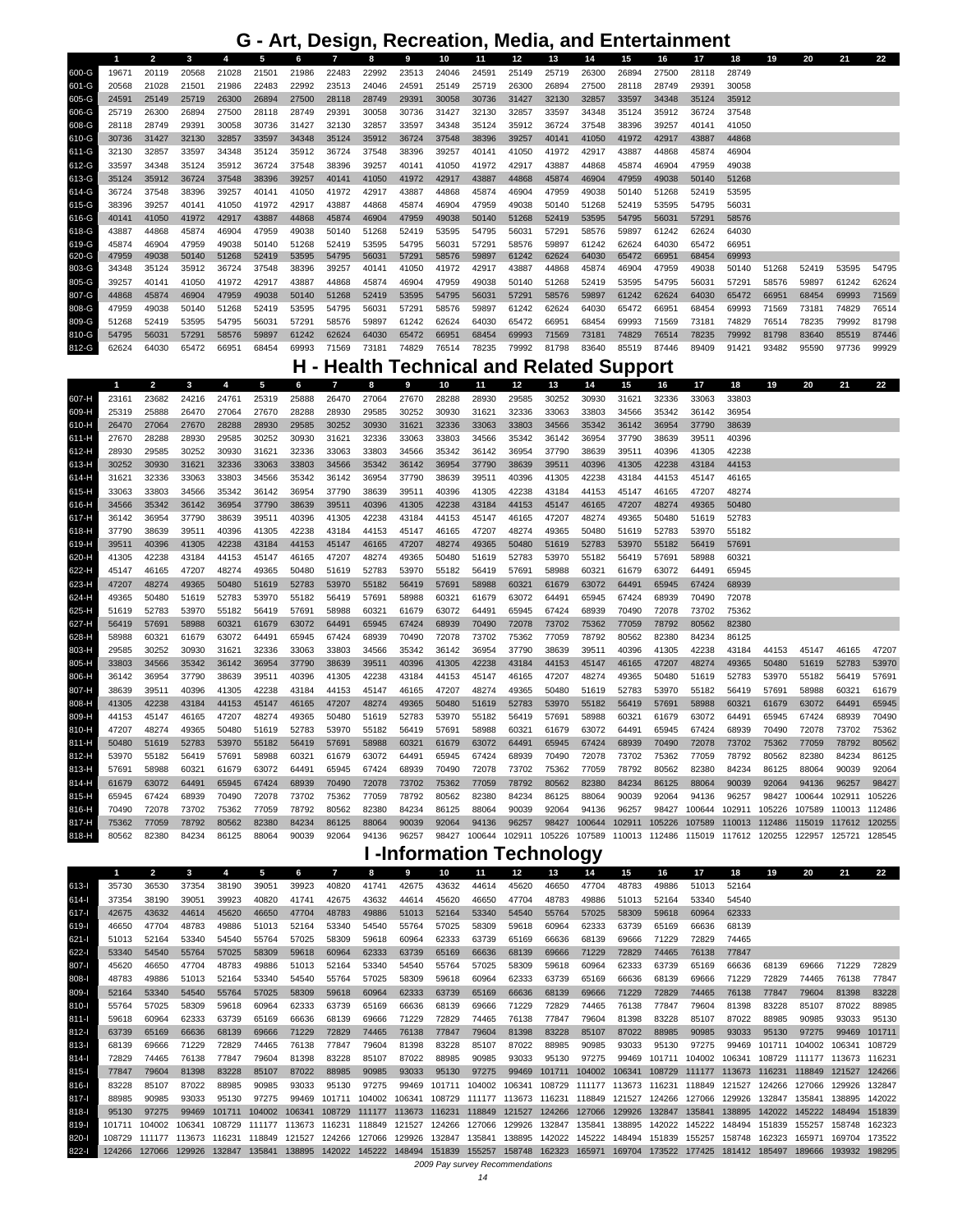**J -Labor**

|           |       | 2     |       |       | 5     | 6     | 7     | 8     | 9     | 10    | 11    | 12    | 13    | 14    | 15    | 16    | 17    | 18    | 19    | 20    | 21    | 22    |
|-----------|-------|-------|-------|-------|-------|-------|-------|-------|-------|-------|-------|-------|-------|-------|-------|-------|-------|-------|-------|-------|-------|-------|
| 605-J     | 23064 | 23586 | 24119 | 24664 | 25222 | 25791 | 26373 | 26967 | 27573 | 28191 | 28821 | 29476 | 30142 | 30821 | 31512 | 32227 | 32954 | 33694 |       |       |       |       |
| 606-J     | 24119 | 24664 | 25222 | 25791 | 26373 | 26967 | 27573 | 28191 | 28821 | 29476 | 30142 | 30821 | 31512 | 32227 | 32954 | 33694 | 34457 | 35233 |       |       |       |       |
| 607-J     | 25222 | 25791 | 26373 | 26967 | 27573 | 28191 | 28821 | 29476 | 30142 | 30821 | 31512 | 32227 | 32954 | 33694 | 34457 | 35233 | 36021 | 36833 |       |       |       |       |
| 609-J     | 27573 | 28191 | 28821 | 29476 | 30142 | 30821 | 31512 | 32227 | 32954 | 33694 | 34457 | 35233 | 36021 | 36833 | 37657 | 38505 | 39366 | 40251 |       |       |       |       |
| 610-J     | 28821 | 29476 | 30142 | 30821 | 31512 | 32227 | 32954 | 33694 | 34457 | 35233 | 36021 | 36833 | 37657 | 38505 | 39366 | 40251 | 41160 | 42081 |       |       |       |       |
| $611 - J$ | 30142 | 30821 | 31512 | 32227 | 32954 | 33694 | 34457 | 35233 | 36021 | 36833 | 37657 | 38505 | 39366 | 40251 | 41160 | 42081 | 43026 | 43996 |       |       |       |       |
| $612-J$   | 31512 | 32227 | 32954 | 33694 | 34457 | 35233 | 36021 | 36833 | 37657 | 38505 | 39366 | 40251 | 41160 | 42081 | 43026 | 43996 | 44989 | 46008 |       |       |       |       |
| $613-J$   | 32954 | 33694 | 34457 | 35233 | 36021 | 36833 | 37657 | 38505 | 39366 | 40251 | 41160 | 42081 | 43026 | 43996 | 44989 | 46008 | 47038 | 48092 |       |       |       |       |
| $614 - J$ | 34457 | 35233 | 36021 | 36833 | 37657 | 38505 | 39366 | 40251 | 41160 | 42081 | 43026 | 43996 | 44989 | 46008 | 47038 | 48092 | 49171 | 50274 |       |       |       |       |
| $615 - J$ | 36021 | 36833 | 37657 | 38505 | 39366 | 40251 | 41160 | 42081 | 43026 | 43996 | 44989 | 46008 | 47038 | 48092 | 49171 | 50274 | 51401 | 52552 |       |       |       |       |
| 616-J     | 37657 | 38505 | 39366 | 40251 | 41160 | 42081 | 43026 | 43996 | 44989 | 46008 | 47038 | 48092 | 49171 | 50274 | 51401 | 52552 | 53740 | 54952 |       |       |       |       |
| $617 - J$ | 39366 | 40251 | 41160 | 42081 | 43026 | 43996 | 44989 | 46008 | 47038 | 48092 | 49171 | 50274 | 51401 | 52552 | 53740 | 54952 | 56188 | 57449 |       |       |       |       |
| 618-J     | 41160 | 42081 | 43026 | 43996 | 44989 | 46008 | 47038 | 48092 | 49171 | 50274 | 51401 | 52552 | 53740 | 54952 | 56188 | 57449 | 58746 | 60067 |       |       |       |       |
| 620-J     | 44989 | 46008 | 47038 | 48092 | 49171 | 50274 | 51401 | 52552 | 53740 | 54952 | 56188 | 57449 | 58746 | 60067 | 61424 | 62806 | 64224 | 65666 |       |       |       |       |
| $801 - J$ | 28191 | 28821 | 29476 | 30142 | 30821 | 31512 | 32227 | 32954 | 33694 | 34457 | 35233 | 36021 | 36833 | 37657 | 38505 | 39366 | 40251 | 41160 | 42081 | 43026 | 43996 | 44989 |
| 803-J     | 32227 | 32954 | 33694 | 34457 | 35233 | 36021 | 36833 | 37657 | 38505 | 39366 | 40251 | 41160 | 42081 | 43026 | 43996 | 44989 | 46008 | 47038 | 48092 | 49171 | 50274 | 51401 |
| $805 - J$ | 36833 | 37657 | 38505 | 39366 | 40251 | 41160 | 42081 | 43026 | 43996 | 44989 | 46008 | 47038 | 48092 | 49171 | 50274 | 51401 | 52552 | 53740 | 54952 | 56188 | 57449 | 58746 |
| $808-J$   | 44989 | 46008 | 47038 | 48092 | 49171 | 50274 | 51401 | 52552 | 53740 | 54952 | 56188 | 57449 | 58746 | 60067 | 61424 | 62806 | 64224 | 65666 | 67145 | 68660 | 70199 | 71775 |
| $811 - J$ | 54952 | 56188 | 57449 | 58746 | 60067 | 61424 | 62806 | 64224 | 65666 | 67145 | 68660 | 70199 | 71775 | 73387 | 75035 | 76720 | 78441 | 80210 | 82016 | 83858 | 85749 | 87676 |
| $812-J$   | 58746 | 60067 | 61424 | 62806 | 64224 | 65666 | 67145 | 68660 | 70199 | 71775 | 73387 | 75035 | 76720 | 78441 | 80210 | 82016 | 83858 | 85749 | 87676 | 89652 | 91664 | 93724 |

**L -Legal**

|           |        |        |                             |                             |        |                      |        | 8      | q             | 10     | 11                   | 12                   | 13     | 14                   | 15                   | 16     | 17                                                      | 18     | 19            | 20     | 21            | 22     |
|-----------|--------|--------|-----------------------------|-----------------------------|--------|----------------------|--------|--------|---------------|--------|----------------------|----------------------|--------|----------------------|----------------------|--------|---------------------------------------------------------|--------|---------------|--------|---------------|--------|
| 616-L     | 36699  | 37524  | 38372                       | 39232                       | 40117  | 41014                | 41935  | 42881  | 43850         | 44832  | 45838                | 46868                | 47922  | 49001                | 50104                | 51231  | 52383                                                   | 53558  |               |        |               |        |
| 618-L     | 40117  | 41014  | 41935                       | 42881                       | 43850  | 44832                | 45838  | 46868  | 47922         | 49001  | 50104                | 51231                | 52383  | 53558                | 54758                | 55994  | 57255                                                   | 58540  |               |        |               |        |
| 619-L     | 41935  | 42881  | 43850                       | 44832                       | 45838  | 46868                | 47922  | 49001  | 50104         | 51231  | 52383                | 53558                | 54758  | 55994                | 57255                | 58540  | 59861                                                   | 61206  |               |        |               |        |
| 620-L     | 43850  | 44832  | 45838                       | 46868                       | 47922  | 49001                | 50104  | 51231  | 52383         | 53558  | 54758                | 55994                | 57255  | 58540                | 59861                | 61206  | 62588                                                   | 63994  |               |        |               |        |
| $621-L$   | 45838  | 46868  | 47922                       | 49001                       | 50104  | 51231                | 52383  | 53558  | 54758         | 55994  | 57255                | 58540                | 59861  | 61206                | 62588                | 63994  | 65436                                                   | 66902  |               |        |               |        |
| 622-L     | 47922  | 49001  | 50104                       | 51231                       | 52383  | 53558                | 54758  | 55994  | 57255         | 58540  | 59861                | 61206                | 62588  | 63994                | 65436                | 66902  | 68405                                                   | 69945  |               |        |               |        |
| 623-L     | 50104  | 51231  | 52383                       | 53558                       | 54758  | 55994                | 57255  | 58540  | 59861         | 61206  | 62588                | 63994                | 65436  | 66902                | 68405                | 69945  | 71520                                                   | 73132  |               |        |               |        |
| 624-L     | 52383  | 53558  | 54758                       | 55994                       | 57255  | 58540                | 59861  | 61206  | 62588         | 63994  | 65436                | 66902                | 68405  | 69945                | 71520                | 73132  | 74780                                                   | 76462  |               |        |               |        |
| 625-L     | 54758  | 55994  | 57255                       | 58540                       | 59861  | 61206                | 62588  | 63994  | 65436         | 66902  | 68405                | 69945                | 71520  | 73132                | 74780                | 76462  | 78182                                                   | 79941  |               |        |               |        |
| 811-L     | 53558  | 54758  | 55994                       | 57255                       | 58540  | 59861                | 61206  | 62588  | 63994         | 65436  | 66902                | 68405                | 69945  | 71520                | 73132                | 74780  | 76465                                                   | 78186  | 79944         | 81737  | 83580         | 85458  |
| 813-L     | 61206  | 62588  | 63994                       | 65436                       | 66902  | 68405                | 69945  | 71520  | 73132         | 74780  | 76465                | 78186                | 79944  | 81737                | 83580                | 85458  | 87385                                                   | 89349  | 91361         | 93421  | 95518         | 97663  |
| 814-L     | 65436  | 66902  | 68405                       | 69945                       | 71520  | 73132                | 74780  | 76465  | 78186         | 79944  | 81737                | 83580                | 85458  | 87385                | 89349                | 91361  | 93421                                                   | 95518  | 97663         | 99857  | 102099        | 104402 |
| 816-L     | 74780  | 76465  | 78186                       | 79944                       | 81737  | 83580                | 85458  | 87385  | 89349         | 91361  | 93421                | 95518                | 97663  | 99857                | 102099               | 104402 | 106753                                                  | 109153 | 111613 114122 |        | 116691        | 119321 |
| 818-L     | 85458  | 87385  | 89349                       | 91361                       | 93421  | 95518                | 97663  | 99857  | 102099        | 104402 |                      |                      |        |                      |                      |        | 106753 109153 111613 114122 116691 119321 122012 124763 |        | 127575 130448 |        | 133381        | 136386 |
| 820-L     | 97663  | 99857  | 102099                      | 104402                      | 106753 | 109153               | 111613 | 114122 | 116691        | 119321 |                      | 122012 124763        |        | 127575 130448 133381 |                      | 136386 | 139453 142592                                           |        | 145804        | 149088 | 152445        | 155875 |
| $821 - L$ | 104402 | 106753 |                             | 109153 111613 114122 116691 |        |                      | 119321 |        | 122012 124763 |        | 127575 130448 133381 |                      | 136386 | 139453               | 142592               | 145804 | 149088                                                  | 152445 | 155875        | 159378 | 162966        | 166638 |
| 822-L     |        |        | 111613 114122 116691 119321 |                             |        | 122012 124763 127575 |        | 130448 | 133381        |        |                      | 136386 139453 142592 |        |                      | 145804 149088 152445 | 155875 | 159378 162966                                           |        | 166638        | 170383 | 174213 178128 |        |

**N - Enforcement, Compliance and Protective Services**

|         | $\mathbf{1}$ | $\overline{2}$ | 3     | 4     | 5     | 6     | $\overline{7}$ | 8     | 9     | 10    | 11    | $12 \overline{ }$ | 13    | 14    | 15    | 16    | 17    | 18    | 19    | 20    | 21    | 22    |
|---------|--------------|----------------|-------|-------|-------|-------|----------------|-------|-------|-------|-------|-------------------|-------|-------|-------|-------|-------|-------|-------|-------|-------|-------|
| 608-N   | 26894        | 27500          | 28118 | 28749 | 29391 | 30058 | 30736          | 31427 | 32130 | 32857 | 33597 | 34348             | 35124 | 35912 | 36724 | 37548 | 38396 | 39257 |       |       |       |       |
| 609-N   | 28118        | 28749          | 29391 | 30058 | 30736 | 31427 | 32130          | 32857 | 33597 | 34348 | 35124 | 35912             | 36724 | 37548 | 38396 | 39257 | 40141 | 41050 |       |       |       |       |
| 612-N   | 32130        | 32857          | 33597 | 34348 | 35124 | 35912 | 36724          | 37548 | 38396 | 39257 | 40141 | 41050             | 41972 | 42917 | 43887 | 44868 | 45874 | 46904 |       |       |       |       |
| 613-N   | 33597        | 34348          | 35124 | 35912 | 36724 | 37548 | 38396          | 39257 | 40141 | 41050 | 41972 | 42917             | 43887 | 44868 | 45874 | 46904 | 47959 | 49038 |       |       |       |       |
| 614-N   | 35124        | 35912          | 36724 | 37548 | 38396 | 39257 | 40141          | 41050 | 41972 | 42917 | 43887 | 44868             | 45874 | 46904 | 47959 | 49038 | 50140 | 51268 |       |       |       |       |
| $615-N$ | 36724        | 37548          | 38396 | 39257 | 40141 | 41050 | 41972          | 42917 | 43887 | 44868 | 45874 | 46904             | 47959 | 49038 | 50140 | 51268 | 52419 | 53595 |       |       |       |       |
| 616-N   | 38396        | 39257          | 40141 | 41050 | 41972 | 42917 | 43887          | 44868 | 45874 | 46904 | 47959 | 49038             | 50140 | 51268 | 52419 | 53595 | 54795 | 56031 |       |       |       |       |
| 617-N   | 40141        | 41050          | 41972 | 42917 | 43887 | 44868 | 45874          | 46904 | 47959 | 49038 | 50140 | 51268             | 52419 | 53595 | 54795 | 56031 | 57291 | 58576 |       |       |       |       |
| 618-N   | 41972        | 42917          | 43887 | 44868 | 45874 | 46904 | 47959          | 49038 | 50140 | 51268 | 52419 | 53595             | 54795 | 56031 | 57291 | 58576 | 59897 | 61242 |       |       |       |       |
| 619-N   | 43887        | 44868          | 45874 | 46904 | 47959 | 49038 | 50140          | 51268 | 52419 | 53595 | 54795 | 56031             | 57291 | 58576 | 59897 | 61242 | 62624 | 64030 |       |       |       |       |
| 620-N   | 45874        | 46904          | 47959 | 49038 | 50140 | 51268 | 52419          | 53595 | 54795 | 56031 | 57291 | 58576             | 59897 | 61242 | 62624 | 64030 | 65472 | 66951 |       |       |       |       |
| 621-N   | 47959        | 49038          | 50140 | 51268 | 52419 | 53595 | 54795          | 56031 | 57291 | 58576 | 59897 | 61242             | 62624 | 64030 | 65472 | 66951 | 68454 | 69993 |       |       |       |       |
| 622-N   | 50140        | 51268          | 52419 | 53595 | 54795 | 56031 | 57291          | 58576 | 59897 | 61242 | 62624 | 64030             | 65472 | 66951 | 68454 | 69993 | 71569 | 73181 |       |       |       |       |
| 623-N   | 52419        | 53595          | 54795 | 56031 | 57291 | 58576 | 59897          | 61242 | 62624 | 64030 | 65472 | 66951             | 68454 | 69993 | 71569 | 73181 | 74829 | 76514 |       |       |       |       |
| 803-N   | 32857        | 33597          | 34348 | 35124 | 35912 | 36724 | 37548          | 38396 | 39257 | 40141 | 41050 | 41972             | 42917 | 43887 | 44868 | 45874 | 46904 | 47959 | 49038 | 50140 | 51268 | 52419 |
| 805-N   | 37548        | 38396          | 39257 | 40141 | 41050 | 41972 | 42917          | 43887 | 44868 | 45874 | 46904 | 47959             | 49038 | 50140 | 51268 | 52419 | 53595 | 54795 | 56031 | 57291 | 58576 | 59897 |
| 806-N   | 40141        | 41050          | 41972 | 42917 | 43887 | 44868 | 45874          | 46904 | 47959 | 49038 | 50140 | 51268             | 52419 | 53595 | 54795 | 56031 | 57291 | 58576 | 59897 | 61242 | 62624 | 64030 |
| 807-N   | 42917        | 43887          | 44868 | 45874 | 46904 | 47959 | 49038          | 50140 | 51268 | 52419 | 53595 | 54795             | 56031 | 57291 | 58576 | 59897 | 61242 | 62624 | 64030 | 65472 | 66951 | 68454 |
| 808-N   | 45874        | 46904          | 47959 | 49038 | 50140 | 51268 | 52419          | 53595 | 54795 | 56031 | 57291 | 58576             | 59897 | 61242 | 62624 | 64030 | 65472 | 66951 | 68454 | 69993 | 71569 | 73181 |
| 809-N   | 49038        | 50140          | 51268 | 52419 | 53595 | 54795 | 56031          | 57291 | 58576 | 59897 | 61242 | 62624             | 64030 | 65472 | 66951 | 68454 | 69993 | 71569 | 73181 | 74829 | 76514 | 78235 |
| 810-N   | 52419        | 53595          | 54795 | 56031 | 57291 | 58576 | 59897          | 61242 | 62624 | 64030 | 65472 | 66951             | 68454 | 69993 | 71569 | 73181 | 74829 | 76514 | 78235 | 79992 | 81798 | 83640 |
| 812-N   | 59897        | 61242          | 62624 | 64030 | 65472 | 66951 | 68454          | 69993 | 71569 | 73181 | 74829 | 76514             | 78235 | 79992 | 81798 | 83640 | 85519 | 87446 | 89409 | 91421 | 93482 | 95590 |
|         |              |                |       |       |       |       |                |       |       |       |       |                   |       |       |       |       |       |       |       |       |       |       |

#### **O - Health Professional**

|       |       |       |       |       | 5     | 6     |       | 8     | 9     | 10    | 11                              | 12    | 13     | 14     | 15     | 16     | 17     | 18            | 19     | 20     | 21            | 22     |
|-------|-------|-------|-------|-------|-------|-------|-------|-------|-------|-------|---------------------------------|-------|--------|--------|--------|--------|--------|---------------|--------|--------|---------------|--------|
| 613-O | 30870 | 31560 | 32276 | 33003 | 33742 | 34506 | 35281 | 36069 | 36881 | 37705 | 38554                           | 39426 | 40311  | 41220  | 42153  | 43099  | 44068  | 45062         |        |        |               |        |
| 615-O | 33742 | 34506 | 35281 | 36069 | 36881 | 37705 | 38554 | 39426 | 40311 | 41220 | 42153                           | 43099 | 44068  | 45062  | 46080  | 47123  | 48177  | 49256         |        |        |               |        |
| 617-O | 36881 | 37705 | 38554 | 39426 | 40311 | 41220 | 42153 | 43099 | 44068 | 45062 | 46080                           | 47123 | 48177  | 49256  | 50359  | 51486  | 52649  | 53837         |        |        |               |        |
| 619-O | 40311 | 41220 | 42153 | 43099 | 44068 | 45062 | 46080 | 47123 | 48177 | 49256 | 50359                           | 51486 | 52649  | 53837  | 55049  | 56285  | 57546  | 58843         |        |        |               |        |
| 806-O | 36881 | 37705 | 38554 | 39426 | 40311 | 41220 | 42153 | 43099 | 44068 | 45062 | 46080                           | 47123 | 48177  | 49256  | 50359  | 51486  | 52649  | 53837         | 55049  | 56285  | 57546         | 58843  |
| 807-O | 39426 | 40311 | 41220 | 42153 | 43099 | 44068 | 45062 | 46080 | 47123 | 48177 | 49256                           | 50359 | 51486  | 52649  | 53837  | 55049  | 56285  | 57546         | 58843  | 60164  | 61521         | 62903  |
| 808-O | 42153 | 43099 | 44068 | 45062 | 46080 | 47123 | 48177 | 49256 | 50359 | 51486 | 52649                           | 53837 | 55049  | 56285  | 57546  | 58843  | 60164  | 61521         | 62903  | 64321  | 65763         | 67242  |
| 809-O | 45062 | 46080 | 47123 | 48177 | 49256 | 50359 | 51486 | 52649 | 53837 | 55049 | 56285                           | 57546 | 58843  | 60164  | 61521  | 62903  | 64321  | 65763         | 67242  | 68757  | 70308         | 71896  |
| 810-O | 48177 | 49256 | 50359 | 51486 | 52649 | 53837 | 55049 | 56285 | 57546 | 58843 | 60164                           | 61521 | 62903  | 64321  | 65763  | 67242  | 68757  | 70308         | 71896  | 73508  | 75156         | 76853  |
| 811-O | 51486 | 52649 | 53837 | 55049 | 56285 | 57546 | 58843 | 60164 | 61521 | 62903 | 64321                           | 65763 | 67242  | 68757  | 70308  | 71896  | 73508  | 75156         | 76853  | 78586  | 80356         | 82161  |
| 812-O | 55049 | 56285 | 57546 | 58843 | 60164 | 61521 | 62903 | 64321 | 65763 | 67242 | 68757                           | 70308 | 71896  | 73508  | 75156  | 76853  | 78586  | 80356         | 82161  | 84016  | 85907         | 87834  |
| 813-O | 58843 | 60164 | 61521 | 62903 | 64321 | 65763 | 67242 | 68757 | 70308 | 71896 | 73508                           | 75156 | 76853  | 78586  | 80356  | 82161  | 84016  | 85907         | 87834  | 89809  | 91833         | 93894  |
| 814-O | 62903 | 64321 | 65763 | 67242 | 68757 | 70308 | 71896 | 73508 | 75156 | 76853 | 78586                           | 80356 | 82161  | 84016  | 85907  | 87834  | 89809  | 91833         | 93894  | 96003  | 98160         | 100366 |
| 815-O | 67242 | 68757 | 70308 | 71896 | 73508 | 75156 | 76853 | 78586 | 80356 | 82161 | 84016                           | 85907 | 87834  | 89809  | 91833  | 93894  | 96003  | 98160         | 100366 | 102620 | 104935        | 107298 |
| 816-O | 71896 | 73508 | 75156 | 76853 | 78586 | 80356 | 82161 | 84016 | 85907 | 87834 | 89809                           | 91833 | 93894  | 96003  | 98160  | 100366 | 102620 | 104935        | 107298 |        | 109710 112183 | 114704 |
| 817-O | 76853 | 78586 | 80356 | 82161 | 84016 | 85907 | 87834 | 89809 | 91833 | 93894 | 96003                           | 98160 | 100366 | 102620 | 104935 | 107298 |        | 109710 112183 | 114704 | 117285 | 119927        | 122630 |
|       |       |       |       |       |       |       |       |       |       |       | 2009 Pay survey Recommendations |       |        |        |        |        |        |               |        |        |               |        |